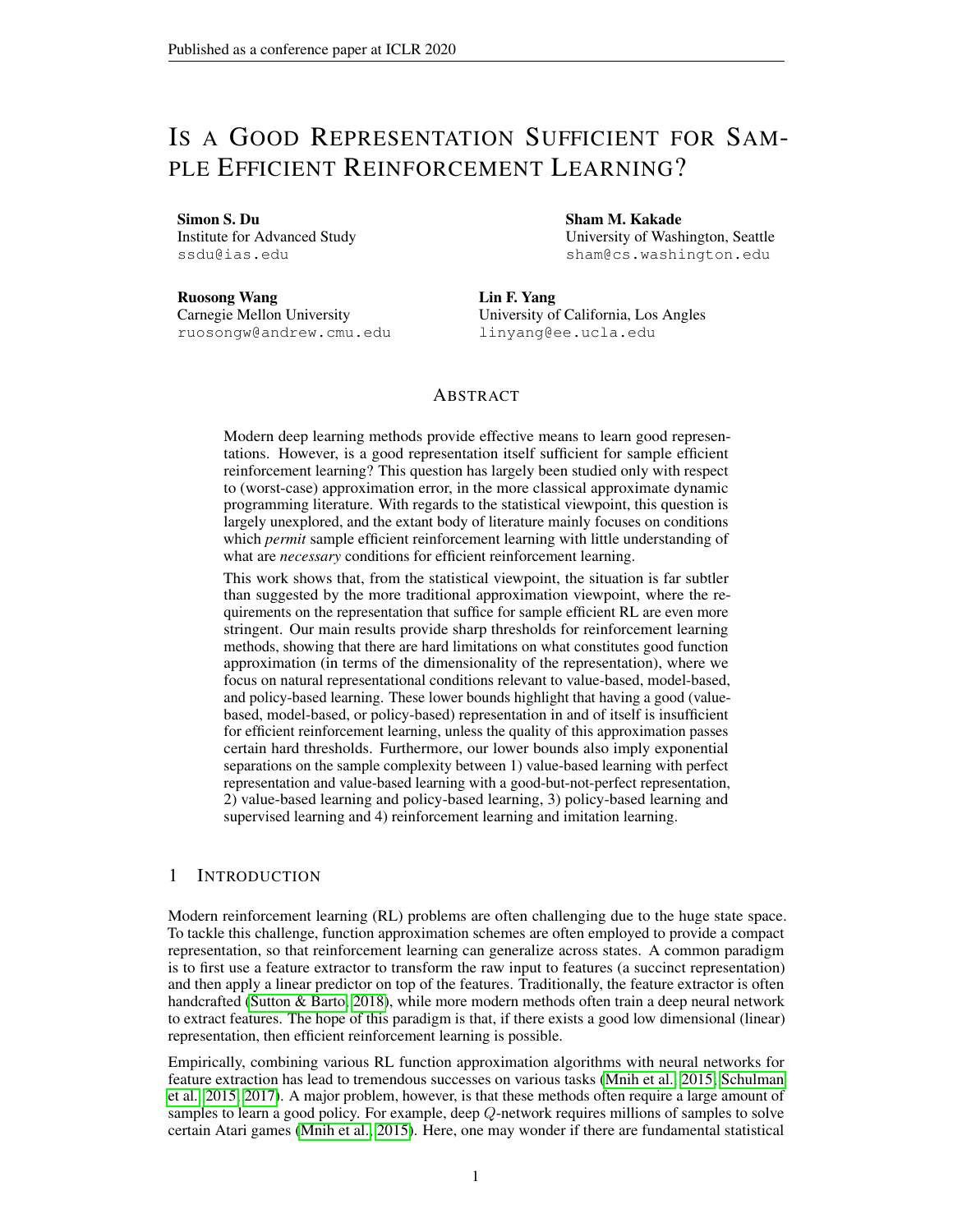limitations on such methods, and, if so, under what conditions it would be possible to efficiently learn a good policy?

In the supervised learning context, it is well-known that empirical risk minimization is a statistically efficient method when using a low-complexity hypothesis space [\(Shalev-Shwartz & Ben-David,](#page-11-4) [2014\)](#page-11-4), e.g. a hypothesis space with bounded VC dimension. For example, polynomial number of samples suffice for learning a near-optimal d-dimensional linear classifier, even in the agnostic setting<sup>[1](#page-1-0)</sup>. In contrast, in the more challenging RL setting, we seek to understand if efficient learning is possible (say from a sample complexity perspective) when we have access to an accurate (and compact) parametric representation — e.g. our policy class contains a near-optimal policy or our hypothesis class accurately approximates the optimal value function. In particular, this work focuses on the following question:

### Is a good representation sufficient for sample-efficient reinforcement learning?

This question has largely been studied only with respect to approximation error in the more classical approximate dynamic programming literature, where it is known that algorithms are stable to certain worst-case approximation errors. With regards to sample efficiency, this question is largely unexplored, where the extant body of literature mainly focuses on conditions which are *sufficient* for efficient reinforcement learning though there is little understanding of what are *necessary* conditions for efficient reinforcement learning. In reinforcement learning, there is no direct analogue of empirical risk minimization as in the supervised learning context, and it is not evident what are the statistical limits of learning based on properties of our underlying hypothesis class (which may be value-based, policy-based, or model-based).

Many recent works have provided polynomial upper bounds under various sufficient conditions, and in what follows we list a few examples. For value-based learning, the work of [Wen & Van Roy](#page-11-5) [\(2013\)](#page-11-5) showed that for *deterministic systems*[2](#page-1-1) , if the optimal Q-function can be *perfectly* predicted by linear functions of the given features, then the agent can learn the optimal policy exactly with polynomial number of samples. Recent work [\(Jiang et al., 2017\)](#page-10-0) further showed that if certain complexity measure called *Bellman rank* is bounded, then the agent can learn a near-optimal policy efficiently. For policy-based learning, [Agarwal et al.](#page-9-0) [\(2019\)](#page-9-0) gave polynomial upper bounds which depend on a parameter that measures the difference between the initial distribution and the distribution induced by the optimal policy.

Our Contributions. This paper gives, perhaps surprisingly, strong *negative* results to this question. The main results are *exponential lower bounds* in terms of planning horizon H for value-based, model-based, and policy-based algorithms with given good representations<sup>[3](#page-1-2)</sup>. Notably, the requirements on the representation that suffice for sample efficient RL are even more stringent than the more traditional approximation viewpoint. A comprehensive summary of previous upper bounds and our lower bounds is given in Table [1,](#page-3-0) and here we briefly summarize our hardness results.

- 1. For value-based learning, we show even if Q-functions of all policies can be approximated by linear functions of the given representation with approximation error  $\delta = \Omega \left( \sqrt{\frac{H}{d}} \right)$ where  $d$  is the dimension of the representation and  $H$  is the planning horizon, then the agent still needs to sample exponential number of trajectories to find a near-optimal policy.
- 2. For model-based learning, we show even if the transition matrix and the reward function can be approximated by linear functions of the given representation with approximation error  $\delta = \Omega\left(\sqrt{\frac{H}{d}}\right)$  (in  $\ell_{\infty}$  sense), the agent still needs to sample exponential number of trajectories to find a near-optimal policy.
- 3. We show even if optimal policy can be *perfectly* predicted by a linear function of the given representation with a strictly positive margin, the agent still requires exponential number of trajectories to find a near-optimal policy.

<span id="page-1-0"></span><sup>&</sup>lt;sup>1</sup>Here we only study the sample complexity and ignore the computational complexity.

<span id="page-1-2"></span><span id="page-1-1"></span><sup>2</sup>MDPs where both reward and transition are deterministic.

<sup>&</sup>lt;sup>3</sup>Our results can be easily extend to infinite horizon MDPs with discount factors by replacing the planning horizon H with  $\frac{1}{1-\gamma}$ , where  $\gamma$  is the discount factor. We omit the discussion on discount MDPs for simplicity.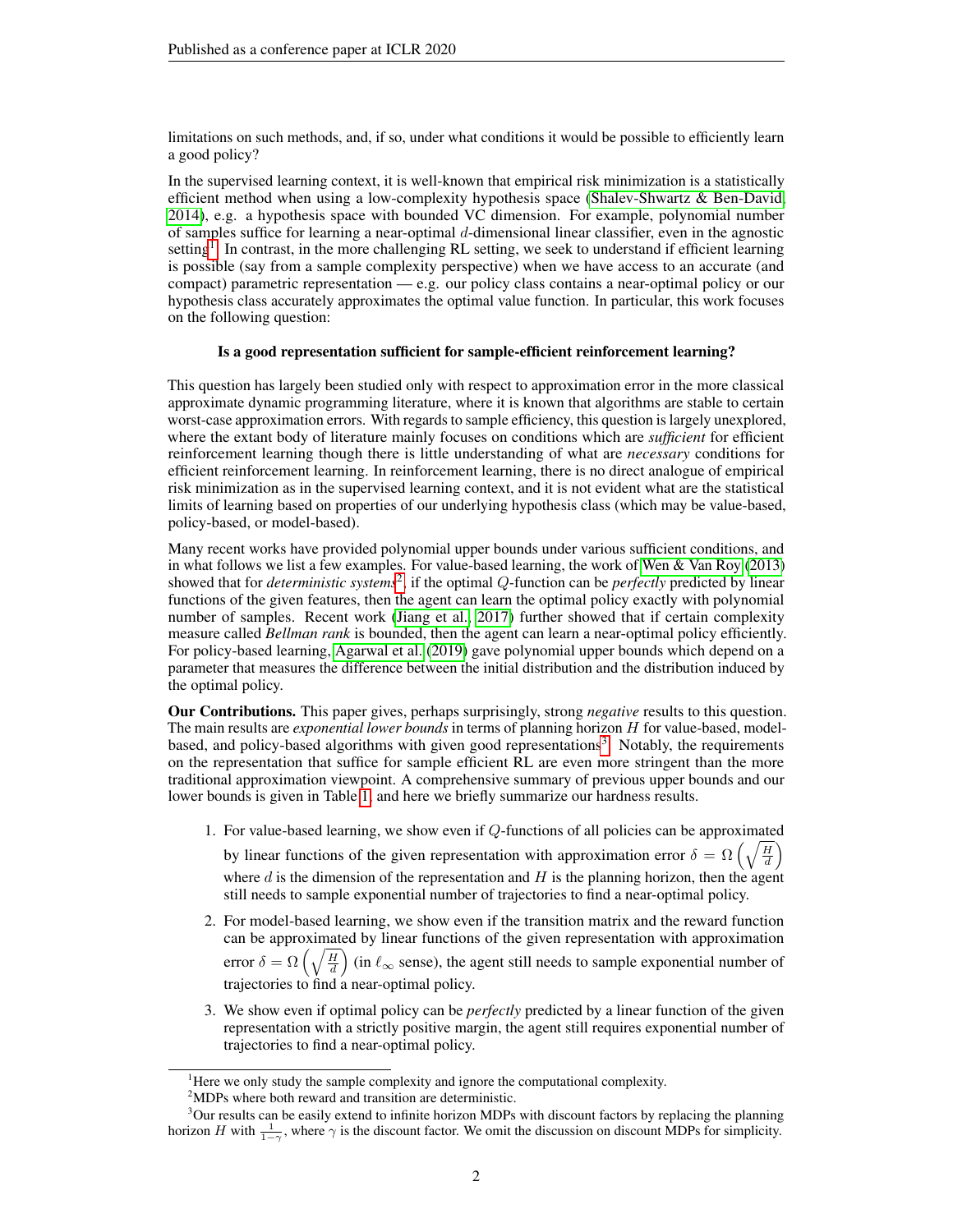These lower bounds hold even in deterministic systems and even if the agent knows the transition model. Note these negative results apply to the case where the Q-function, the model, or the optimal policy can be predicted well by a linear function of the given representation. Since the class of linear functions is a strict subset of many more complicated function classes, including neural networks in particular, our negative results imply lower bounds for these more complex function classes as well. Our results highlight the following conceptual insights:

- The requirements on the representation that suffice for sample efficient RL are significantly more stringent than the more traditional approximation viewpoint; our statistical lower bounds show that there are hard thresholds on the worst-case approximation quality of the representation which are not necessary from the approximation viewpoint.
- Since our lower bounds apply even when the agent knows the transition model, the hardness is not due to the difficulty of exploration in the standard sense. The unknown reward function is sufficient to make the problem exponentially difficult.
- Our lower bounds are not due to the agent's inability to perform efficient supervised learning, since our assumptions do admit polynomial sample complexity upper bounds if the data distribution is fixed.
- Our lower bounds are not pathological in nature and suggest that these concerns may arise in practice. In a precise sense, almost all feature extractors induce a hard MDP instance in our construction (see Section [4.4\)](#page-7-0).

Instead, one interpretation is that the hardness is due to a distribution mismatch in the following sense: the agent does not know which distribution to use for minimizing a (supervised) learning error (see [Kakade](#page-10-1) [\(2003\)](#page-10-1) for discussion), and even a known transition model is not information-theoretically sufficient to reduce the sample complexity.

Furthermore, our work implies several interesting exponential separations on the sample complexity between: 1) value-based learning with perfect representation and value-based learning with a goodbut-not-perfect representation, 2) value-based learning and policy-based learning, 3) policy-based learning and supervised learning and 4) reinforcement learning and imitation learning. We provide more details in Section [5.](#page-8-0)

# <span id="page-2-0"></span>2 RELATED WORK

A summary of previous upper bounds, together with lower bounds proved in this paper, is provided in Table [1.](#page-3-0) Some key assumptions are formally stated in Section [3](#page-4-0) and Section [4.](#page-6-0) Our lower bounds highlight that classical complexity measures in supervised learning including small approximation error and margin, and standard assumptions in reinforcement learning including optimality gap and deterministic systems, are not enough for efficient RL with function approximation. We need additional assumptions, e.g., ones used in previous upper bounds, for efficient RL.

## 2.1 PREVIOUS LOWER BOUNDS

Existing exponential lower bounds, to our knowledge, construct *unstructured* MDPs with an exponentially large state space and reduce a bandit problem with exponentially many arms to an MDP [\(Krishnamurthy et al., 2016;](#page-10-2) [Sun et al., 2017\)](#page-11-6). However, these lower bounds cannot apply to MDPs whose transition models, value functions, or policies can be approximated with some natural function classes, e.g., linear functions, neural networks, etc. The current paper gives the first set of lower bounds for RL with linear function approximation (and thus also hold for super classes of linear functions such as neural networks).

## 2.2 PREVIOUS UPPER BOUNDS

We divide previous algorithms (with provable guarantees) into three classes: those that utilize uncertainty-based bonuses (e.g. UCB variants or Thompson sampling variants); approximate dynamic programming variants (which often make assumptions with respect to concentrability coefficients); and direct policy search-based methods (such as conserve policy iteration (CPI, see [Kakade](#page-10-1) [\(2003\)](#page-10-1)) or policy gradient methods, which make assumptions with respect to distribution mismatch coefficients).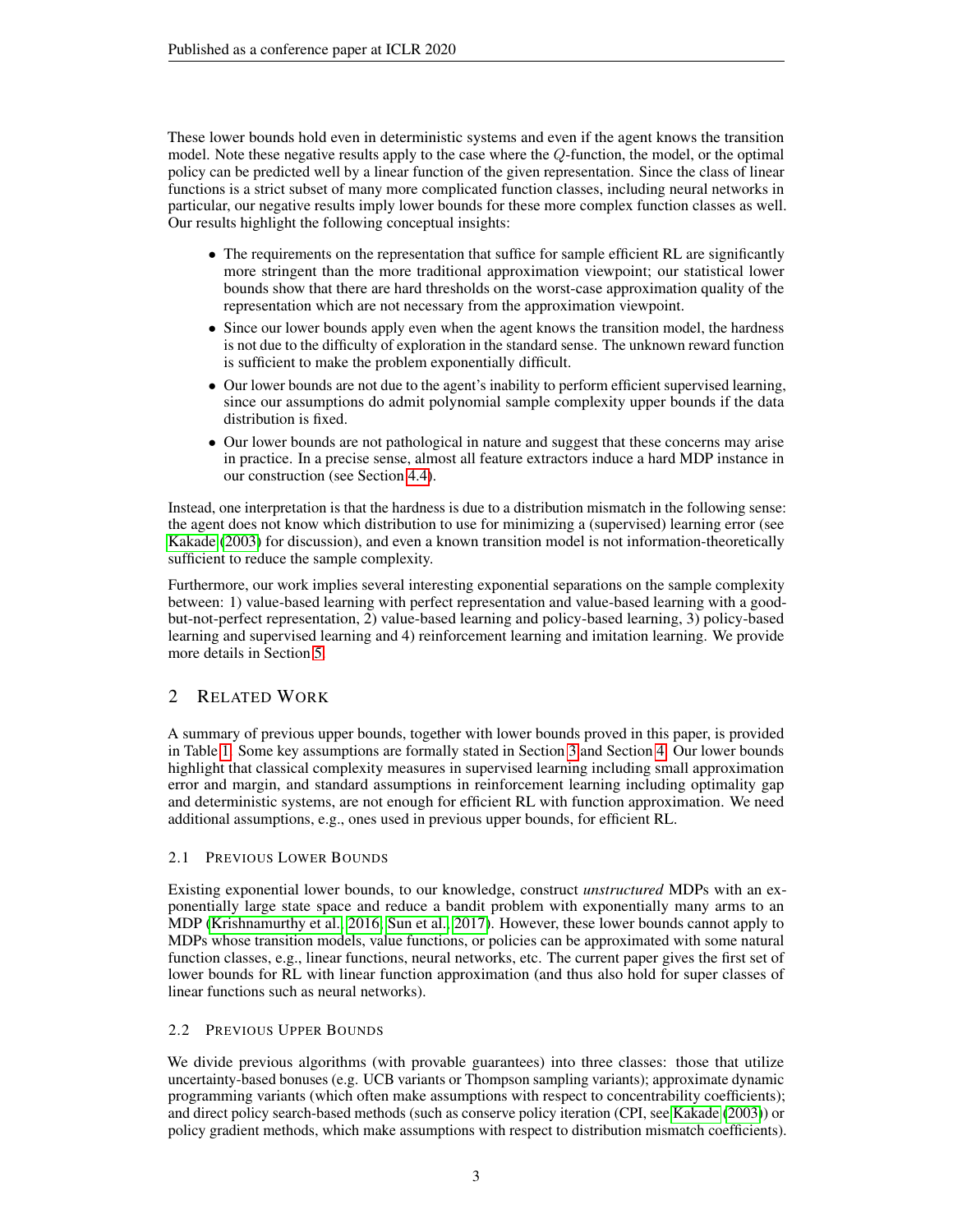<span id="page-3-0"></span>

| <b>Query Oracle</b>                                                                               | RL.          | Generative Model | Known Transition |
|---------------------------------------------------------------------------------------------------|--------------|------------------|------------------|
| Previous Upper Bounds                                                                             |              |                  |                  |
| Exact linear $Q^*$ + DetMDP (Wen & Van Roy, 2013)                                                 | $\checkmark$ |                  |                  |
| Exact linear $Q^*$ + Bellman-Rank (Jiang et al., 2017)                                            | ✓            |                  |                  |
| Exact Linear $Q^*$ + Low Var + Gap (Du et al., 2019a)                                             | ✓            |                  |                  |
| Exact Linear $Q^*$ + Gap (Open Problem / Theorem C.1)                                             | ?            |                  |                  |
| Exact Linear $Q^{\pi}$ for all $\pi$ (Open Problem / Theorem D.1)                                 | ?            |                  |                  |
| Approx. Linear $Q^{\pi}$ for all $\pi$ +<br>Concentratability (Munos, 2005; Antos et al., 2008)   | 乄            |                  |                  |
| Approx. Linear $Q^{\pi}$ for all $\pi$ +<br>Bounded Dist Mismatch Coeff (Kakade & Langford, 2002) | $\chi$       |                  |                  |
| Lower Bounds (this work)                                                                          |              |                  |                  |
| Approx Linear $Q^*$ (Theorem 4.1)                                                                 | $\times$     | $\times$         | $\times$         |
| Approx Linear $Q^{\pi}$ for all $\pi$ (Theorem 4.1)                                               | $\times$     | $\times$         | $\times$         |
| $\ell_{\infty}$ Approx Linear MDP (Theorem 4.2)                                                   | $\times$     | $\times$         | $\times$         |
| Exact Linear $\pi^*$ + Margin + Gap + DetMDP (Theorem 4.3)                                        | $\times$     | $\times$         | $\times$         |
| Exact Linear $Q^*$ (Open Problem)                                                                 | ?            | 9                | ?                |

Table 1: Summary of theoretical results on reinforcement learning with linear function approximation. See Section [2](#page-2-0) for discussion on this table. RL, Generative Model, Known Transition are defined in Section [3.3.](#page-5-0) Exact linear  $Q^*$ : Assumption [4.1](#page-6-2) with  $\delta = 0$ . Approx linear  $Q^*$ : Assumption 4.1 with  $\delta = \Omega\left(\sqrt{\frac{H}{d}}\right)$ . Exact linear  $\pi^*$ : Assumption [4.4.](#page-7-3) Margin: Assumption [4.5.](#page-7-4) Exact Linear  $Q^{\pi}$ for all π: Assumption [4.2](#page-6-3) with  $\delta = 0$ . Approximate Linear  $Q^{\pi}$  for all π: Assumption 4.2 with  $\delta = \Omega\left(\sqrt{\frac{H}{d}}\right)$ . DetMDP: deterministic system defined in Section [3.1.](#page-5-1) Bellman-rank: Definition 5 in [Jiang et al.](#page-10-0) [\(2017\)](#page-10-0). Low Var: Assumption 1 in [Du et al.](#page-10-5) [\(2019b\)](#page-10-5). Gap: Assumption [3.1.](#page-5-2) Bounded Distribution Mismatch Coefficient: Definition 3.3 in [Agarwal et al.](#page-9-0) [\(2019\)](#page-9-0).  $\ell_{\infty}$  Approx Linear MDP: Assumption [4.3](#page-6-4) with  $\delta = \Omega\left(\sqrt{\frac{H}{d}}\right)$ .  $\checkmark$ : there exists an algorithm with polynomial sample complexity to find a near-optimal policy.  $\chi$ : requires certain condition on the initial distribution.  $\times$ : exponential number of samples is required. ?: open problem.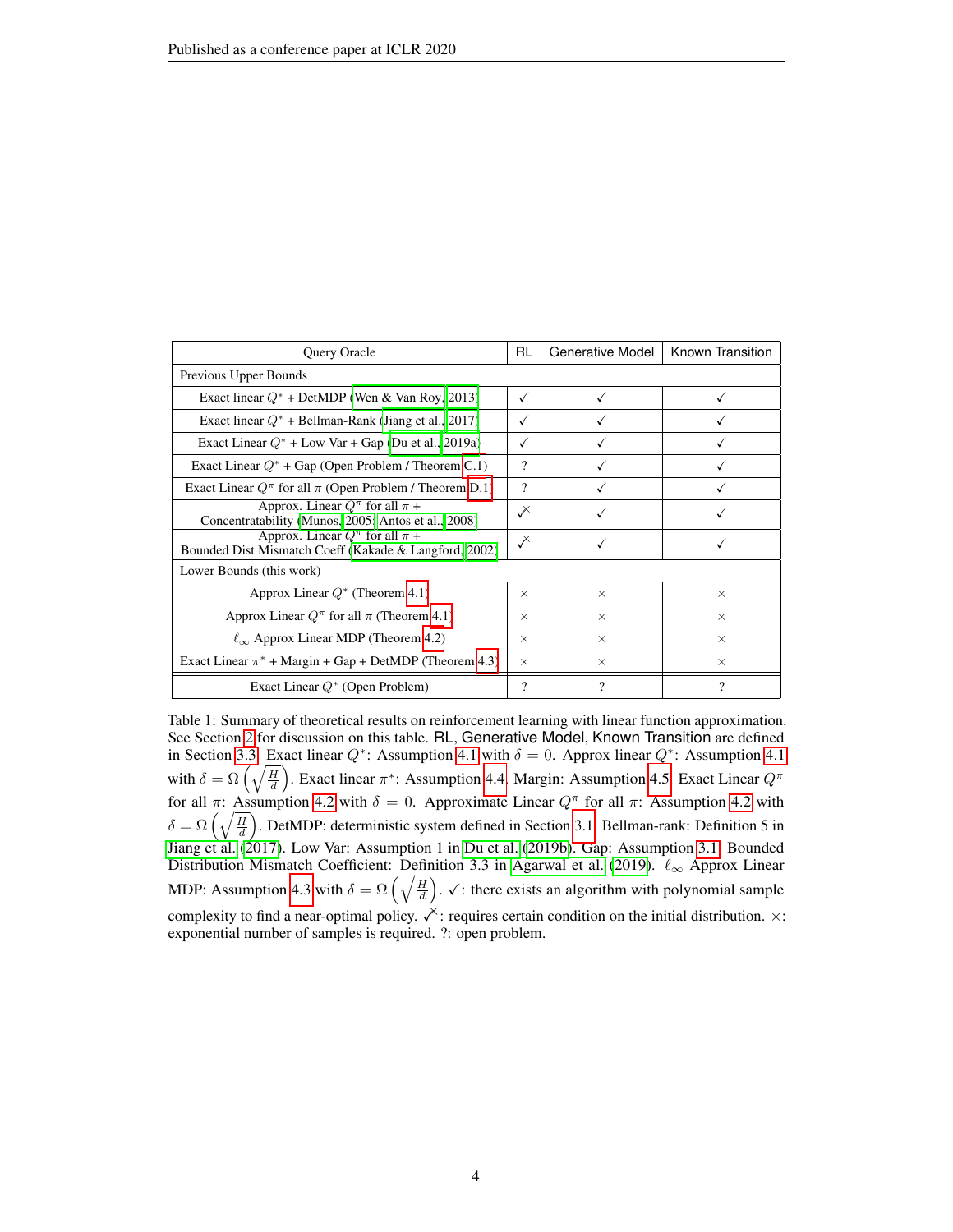The first class of methods include those based on witness rank, Belman rank, and the Eluder dimension, while the latter two classes of algorithms make assumptions either on *concentrability coefficients* or on *distribution mismatch coefficients* (see [Agarwal et al.](#page-9-0) [\(2019\)](#page-9-0); [Scherrer](#page-11-8) [\(2014\)](#page-11-8) for discussions).

Uncertainty bonus-based algorithms. Now we discuss existing theoretical results on value-based learning with function approximation. The most relevant work is [Wen & Van Roy](#page-11-5) [\(2013\)](#page-11-5) which showed in deterministic systems, if the optimal Q-function is within a pre-specified function class which has bounded Eluder dimension, for which the class of linear functions is a special case, then the agent can learn the optimal policy using polynomial number of samples. This result has recently been generalized by [Du et al.](#page-10-3) [\(2019a\)](#page-10-3) which can deal with stochastic reward and low variance transition but requires strictly positive optimality gap. As we listed in Table [1,](#page-3-0) it is an open problem whether the condition that the optimal Q-function is linear itself is sufficient for efficient RL.

[Li et al.](#page-10-6) [\(2011\)](#page-10-6) proposed a Q-learning algorithm which requires the Know-What-It-Knows oracle. However, it is in general unknown how to implement such oracle in practice. [Jiang et al.](#page-10-0) [\(2017\)](#page-10-0) proposed the concept of Bellman Rank to characterize the sample complexity of value-based learning methods and gave an algorithm that has polynomial sample complexity in terms of the Bellman Rank, though the proposed algorithm is not computationally efficient. Bellman rank is bounded for a wide range of problems, including MDP with small number of hidden states, linear MDP, LQR, etc. Later work gave computationally efficient algorithms for certain special cases [\(Dann et al., 2018;](#page-10-7) [Du et al.,](#page-10-3) [2019a;](#page-10-3) [Yang & Wang, 2019b;](#page-11-9) [Jin et al., 2019\)](#page-10-8). Recently, Witness rank, a generalization of Bellman rank to model-based methods, is studied in [Sun et al.](#page-11-10) [\(2019\)](#page-11-10).

Approximate dynamic programming-based algorithms. We now discuss approximate dynamic programming-based results characterized in terms of the concentrability coefficient. While classical approximate dynamic programming results typically require  $\ell_{\infty}$ -bounded errors, the notion of *concentrability* (originally due to [\(Munos, 2005\)](#page-11-7)) permits sharper bounds in terms of average-case function approximation error, provided that the concentrability coefficient is bounded (e.g. see [Munos](#page-11-7) [\(2005\)](#page-11-11); Szepesvári & Munos (2005); [Antos et al.](#page-9-1) [\(2008\)](#page-9-1); [Geist et al.](#page-10-9) [\(2019\)](#page-10-9)). Under the assumption that this problem-dependent parameter is bounded, [Munos](#page-11-7) [\(2005\)](#page-11-7); Szepesvári & Munos [\(2005\)](#page-11-11) and [Antos et al.](#page-9-1) [\(2008\)](#page-9-1) proved sample complexity and error bounds for approximate dynamic programming methods when there is a data collection policy (under which value-function fitting occurs) that induces a finite concentrability coefficient. The assumption that the concentrability coefficient is finite is in fact quite limiting. See [Chen & Jiang](#page-10-10) [\(2019\)](#page-10-10) which provides a more detailed discussion on this quantity.

Direct policy search-based algorithms. Stronger guarantees over approximate dynamic programming-based algrithm can be obtained with direct policy search-based methods, where instead of having a bounded concentrability coefficient, one only needs to have a bounded *distribution mismatch coefficient*. The latter assumption requires the agent to have access to a "good" initial state distribution (e.g. a measure which has coverage over where an optimal policy tends to visit); note that this assumption does not make restrictions over the class of MDPs. There are two classes of algorithms that fall into this category. First, there is Conservative Policy Iteration [\(Kakade & Langford,](#page-10-4) [2002\)](#page-10-4), along with Policy Search by Dynamic Programming (PSDP) [\(Bagnell et al., 2004\)](#page-9-2), and other boosting-style of policy search-based methods [Scherrer & Geist](#page-11-12) [\(2014\)](#page-11-12); [Scherrer](#page-11-8) [\(2014\)](#page-11-8), which have guarantees in terms of bounded distribution mismatch ratio. Second, more recently, [Agarwal et al.](#page-9-0) [\(2019\)](#page-9-0) showed that policy gradient styles of algorithms also have comparable guarantees.

Recent extensions. Subsequent to this work, the work by [Van Roy & Dong](#page-11-13) [\(2019\)](#page-11-13) and [Lattimore &](#page-10-11) [Szepesvari](#page-10-11) [\(2019\)](#page-10-11) made notable contributions to the misspecified linear bandit problem. In particular, both papers found that Theorem [4.1](#page-6-1) in our paper can be extended to the misspecified linear bandit problem and gave upper bounds for this problem showing that our lower bound has tight dependency on  $\delta$  and d. [Lattimore & Szepesvari](#page-10-11) [\(2019\)](#page-10-11) further gave an upper bound for the setting where the Q-functions of all policies can be approximated by linear functions with small approximation errors and the agent can interact with the environment using a generative model. This upper bound also demonstrates that our lower bound has tight dependency on  $\delta$  and d.

## <span id="page-4-0"></span>3 PRELIMINARIES

Throughout this paper, for a given integer H, we use [H] to denote the set  $\{0, 1, \ldots, H-1\}$ .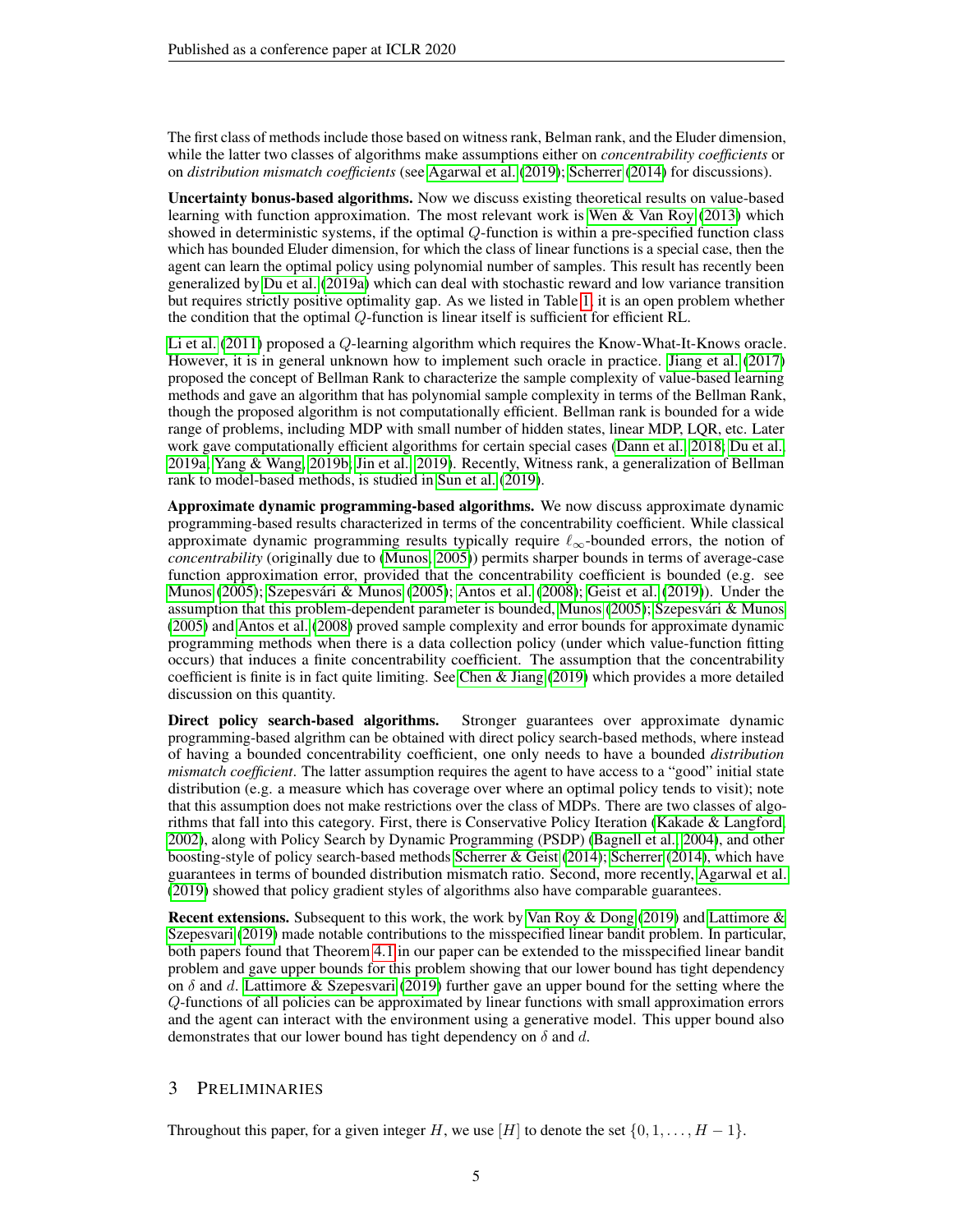#### <span id="page-5-1"></span>3.1 EPISODIC REINFORCEMENT LEARNING

Let  $\mathcal{M} = (\mathcal{S}, \mathcal{A}, H, P, R)$  be an Markov Decision Process (MDP) where S is the state space, A is the action space whose size is bounded by a constant,  $H \in \mathbb{Z}_+$  is the planning horizon,  $P : S \times A \to \triangle(S)$  is the transition function which takes a state-action pair and returns a distribution over states and  $R : S \times A \to \triangle (\mathbb{R})$  is the reward distribution. Without loss of generality, we assume a fixed initial state  $s_0^4$  $s_0^4$ . A policy  $\pi : S \to \triangle(A)$  prescribes a distribution over actions for each state. The policy  $\pi$  induces a (random) trajectory  $s_0, a_0, r_0, s_1, a_1, r_1, \ldots, s_{H-1}, a_{H-1}, r_{H-1}$  where  $a_0 \sim \pi(s_0)$ ,  $r_0 \sim R(s_0, a_0)$ ,  $s_1 \sim P(s_0, a_0)$ ,  $a_1 \sim \pi(s_1)$ , etc. To streamline our analysis, for each  $h \in [H]$ , we use  $S_h \subseteq S$  to denote the set of states at level h, and we assume  $S_h$  do not intersect with each other. We also assume  $\sum_{h=0}^{H-1} r_h \in [0, 1]$  almost surely. Our goal is to find a policy  $\pi$  that maximizes the expected total reward  $\mathbb{E}\left[\sum_{h=0}^{H-1} r_h \mid \pi\right]$ . We use  $\pi^*$  to denote the optimal policy. We say a policy  $\pi$  is  $\varepsilon$ -optimal if  $\mathbb{E}\left[\sum_{h=0}^{H-1} r_h | \pi \right] \ge \mathbb{E}\left[\sum_{h=0}^{H-1} r_h | \pi^* \right] - \varepsilon$ .

In this paper we prove lower bounds for deterministic systems, i.e., MDPs with deterministic transition P, deterministic reward R. In this setting, P and R can be regarded as functions instead of distributions. Since deterministic systems are special cases of general stochastic MDPs, lower bounds proved in this paper still hold for more general MDPs.

#### 3.2 Q-FUNCTION AND OPTIMALITY GAP

An important concept in RL is the Q-function. Given a policy  $\pi$ , a level  $h \in [H]$  and a state-action pair  $(s, a) \in \mathcal{S}_h \times \mathcal{A}$ , the Q-function is defined as  $Q_h^{\pi}(s, a) = \mathbb{E} \left[ \sum_{h'=h}^{H-1} r_{h'} \mid s_h = s, a_h = a, \pi \right]$ . For simplicity, we denote  $Q_h^*(s, a) = Q_h^{\pi^*}(s, a)$ . In addition to these definitions, we list below an important assumption, the optimality gap assumption, which is widely used in reinforcement learning and bandit literature. To state the assumption, we first define the function gap :  $S \times A \rightarrow \mathbb{R}$  as  $\text{gap}(s, a) = \arg \max_{a' \in \mathcal{A}} Q^*(s, a') - Q^*(s, a)$ . Now we formally state the assumption.

<span id="page-5-2"></span>**Assumption 3.1** (Optimality Gap). *There exists*  $\rho > 0$  *such that*  $\rho \leq$  gap(s, a) *for all* (s, a)  $\in S \times A$ *with*  $\text{gap}(s, a) > 0$ .

Here,  $\rho$  is the smallest reward-to-go difference between the best set of actions and the rest. Recently, [Du et al.](#page-10-5) [\(2019b\)](#page-10-5) gave a provably efficient Q-learning algorithm based on this assumption and [Simchowitz & Jamieson](#page-11-14) [\(2019\)](#page-11-14) showed that with this condition, the agent only incurs logarithmic regret in the tabular setting.

#### <span id="page-5-0"></span>3.3 QUERY MODELS

Here we discuss three possible query oracles interacting with the MDP.

- RL: The most basic and weakest query oracle for MDP is the standard reinforcement learning query oracle where the agent can only interact with the MDP by choosing actions and observe the next state and the reward.
- Generative Model: A stronger query model assumes the agent can transit to any state [\(Kearns & Singh, 2002;](#page-10-12) [Kakade, 2003;](#page-10-1) [Sidford et al., 2018\)](#page-11-15). This query model is available in certain robotic applications where one can control the robot to reach the target state.
- Known Transition: The strongest query model considered is that the agent can not only transit to any state, but also knows the whole transition function. In this model, only the reward is unknown.

In this paper, we will prove lower bounds for the strongest Known Transition query oracle. Therefore, our lower bounds also apply to RL and Generative Model query oracles.

<span id="page-5-3"></span><sup>&</sup>lt;sup>4</sup>Some papers assume the initial state is sampled from a distribution  $P_1$ . Note this is equivalent to assuming a fixed initial state  $s_0$ , by setting  $P(s_0, a) = P_1$  for all  $a \in A$  and now our state  $s_1$  is equivalent to the initial state in their assumption.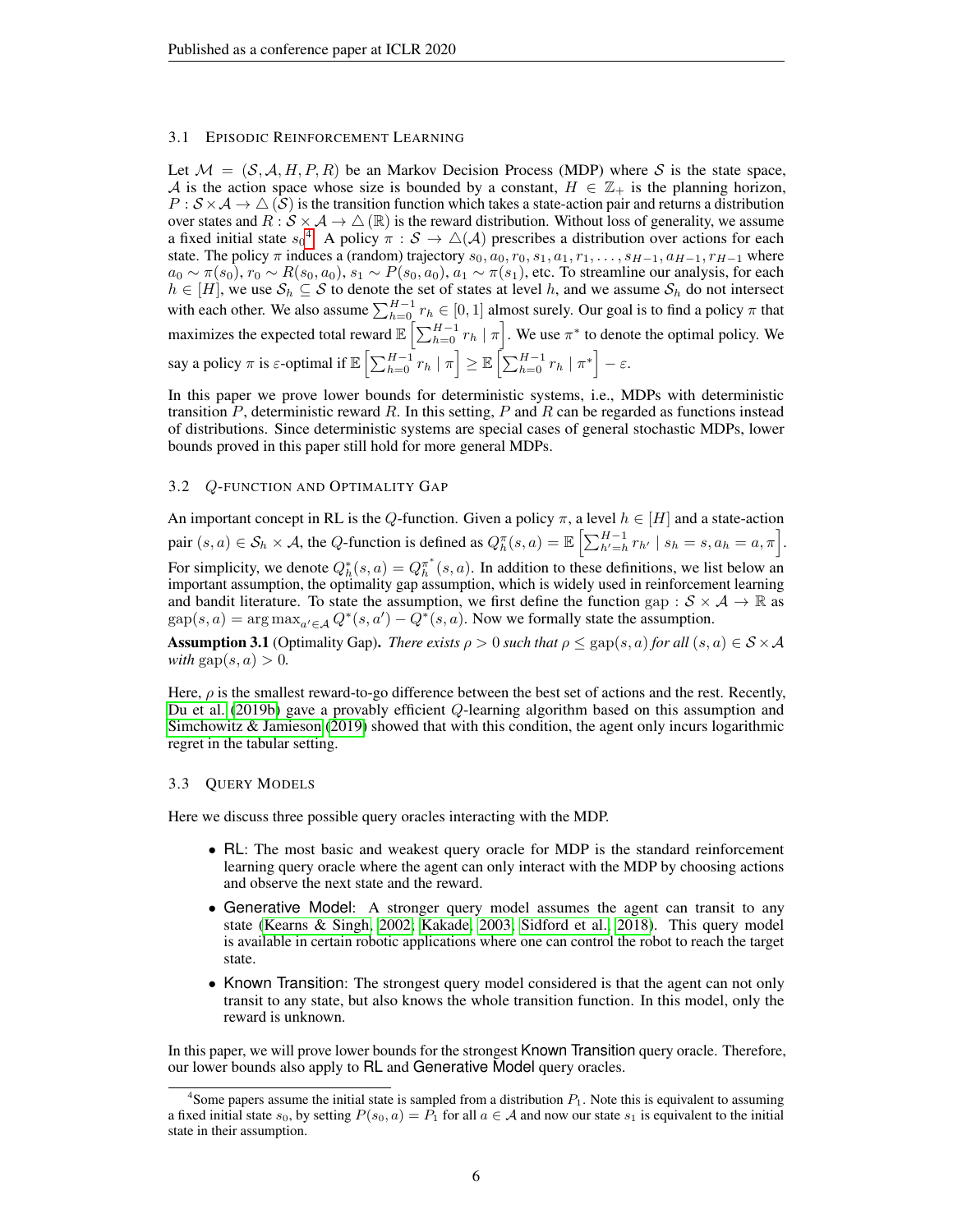### <span id="page-6-0"></span>4 MAIN RESULTS

In this section we formally present our lower bounds. We also discuss proof ideas in Section [4.4.](#page-7-0)

## 4.1 LOWER BOUND FOR VALUE-BASED LEARNING

We first present our lower bound for value-based learning. A common assumption is that the  $Q$ function can be predicted well by a linear function of the given features (representation) [\(Bertsekas](#page-10-13) [& Tsitsiklis, 1996\)](#page-10-13). Formally, the agent is given a feature extractor  $\phi$  :  $\mathcal{S} \times \mathcal{A} \to \mathbb{R}^d$  which can be hand-crafted or a pre-trained neural network that transforms a state-action pair to a d-dimensional embedding. The following assumption states that the given feature extractor can be used to predict the Q-function with approximation error at most  $\delta$  using a linear function.

<span id="page-6-2"></span>Assumption 4.1. *There exists*  $\delta > 0$  *and*  $\theta_0, \theta_1, \dots, \theta_{H-1} \in \mathbb{R}^d$  *such that for any*  $h \in [H]$  *and any*  $(s, a) \in S_h \times A$ ,  $|Q_h^*(s, a) - \langle \theta_h, \phi(s, a) \rangle| \le \delta$ .

Here  $\delta$  is the approximation error, which indicates the quality of the representation. If  $\delta = 0$ , then Q-function can be perfectly predicted by a linear function of  $\phi(\cdot, \cdot)$ . In general,  $\delta$  becomes smaller as we increase the dimension of  $\phi$ , since larger dimension usually has more expressive power. When the feature extractor is strong enough, previous papers [\(Chen & Jiang, 2019;](#page-10-10) [Farahmand, 2011\)](#page-10-14) assume that linear functions of  $\phi$  can approximate the Q-function of *any* policy.

<span id="page-6-3"></span>**Assumption 4.2** (Policy Completeness). *There exists*  $\delta > 0$ , such that for any  $h \in [H]$  and any  $policy \nrightarrow \pi$ , there exists  $\theta_h^{\pi} \in \mathbb{R}^d$  such that for any  $(s, a) \in \mathcal{S}_h \times \mathcal{A}$ ,  $|Q_h^{\pi}(s, a) - \langle \theta_h, \phi(s, a) \rangle| \le \delta$ .

In the theoretical reinforcement learning literature, Assumption [4.2](#page-6-3) is often called the (approximate) policy completeness assumption. This assumption is crucial in proving polynomial sample complexity guarantee for value iteration type of algorithms [\(Chen & Jiang, 2019;](#page-10-10) [Farahmand, 2011\)](#page-10-14).

The following theorem shows when  $\delta = \Omega\left(\sqrt{\frac{H}{d}}\right)$ , the agent needs to sample exponential number of trajectories to find a near-optimal policy.

<span id="page-6-1"></span>Theorem 4.1 (Exponential Lower Bound for Value-based Learning). *There exists a family of MDPs with*  $|A| = 2$  *and a feature extractor*  $\phi$  *that satisfy Assumption [4.2,](#page-6-3) such that any algorithm that returns a*  $1/2$ -optimal policy with probability 0.9 needs to sample  $\Omega$   $(\min\{|\mathcal{S}|, 2^H, \exp(d\delta^2/16)\})$ *trajectories.*

Note this lower bound also applies to MDPs that satisfy Assumption [4.1,](#page-6-2) since Assumption [4.2](#page-6-3) is strictly stronger. We would like to emphasize that since linear functions is a subclass of more complicated function classes, e.g., neural networks, our lower bound also holds for these function classes. Moreover, in many scenarios, the feature extractor  $\phi$  is the last layer of a neural network. Modern neural networks are often over-parameterized, which makes d large. In this case, d is much larger than  $H$ . Thus, our lower bound holds even if the representation has small approximation error. Furthermore, the assumption that  $|\mathcal{A}| = 2$  is only for simplicity. Our lower bound can be easily generalized to the case that  $|A| > 2$ , in which case the sample complexity lower bound is  $\Omega \left( \min\{|\mathcal{S}|, |\mathcal{A}|^{H}, \exp(d\delta^2/16)\} \right).$ 

#### 4.2 LOWER BOUND FOR MODEL-BASED LEARNING

Here we present our lower bound for model-based learning. Recently, [Yang & Wang](#page-11-9) [\(2019b\)](#page-11-9) proposed the linear transition assumption which was later studied in [Yang & Wang](#page-11-16) [\(2019a\)](#page-11-16); [Jin et al.](#page-10-8) [\(2019\)](#page-10-8). Again, we assume the agent is given a feature extractor  $\phi : \mathcal{S} \times \mathcal{A} \to \mathbb{R}^d$ , and now we state the assumption formally as follow.

<span id="page-6-4"></span>Assumption 4.3 (Approximate Linear MDP). *There exists*  $\delta > 0, \beta_0, \beta_1, \ldots, \beta_{H-1} \in \mathbb{R}^d$ and  $\psi$  :  $S \to \mathbb{R}^d$  such that for any  $h \in [H-1]$ ,  $(s, a) \in S_h \times A$  and  $s' \in S_{h+1}$ ,  $|P(s' \mid s,a) - \langle \psi(s'), \phi(s,a) \rangle| \leq \delta$  and  $|\mathbb{E}[R(s,a)] - \langle \beta_h, \phi(s,a) \rangle| \leq \delta$ .

It has been shown in [Yang & Wang](#page-11-9) [\(2019b;](#page-11-9)[a\)](#page-11-16); [Jin et al.](#page-10-8) [\(2019\)](#page-10-8) if  $||P(\cdot | s, a) - \langle \psi(\cdot), \phi(s, a) \rangle||_1$  is bounded, then the problem admits an algorithm with polynomial sample complexity. Now we show that when  $\delta = \Omega\left(\sqrt{\frac{H}{d}}\right)$  in Assumption [4.3,](#page-6-4) the agent needs exponential number of samples to find a near-optimal policy.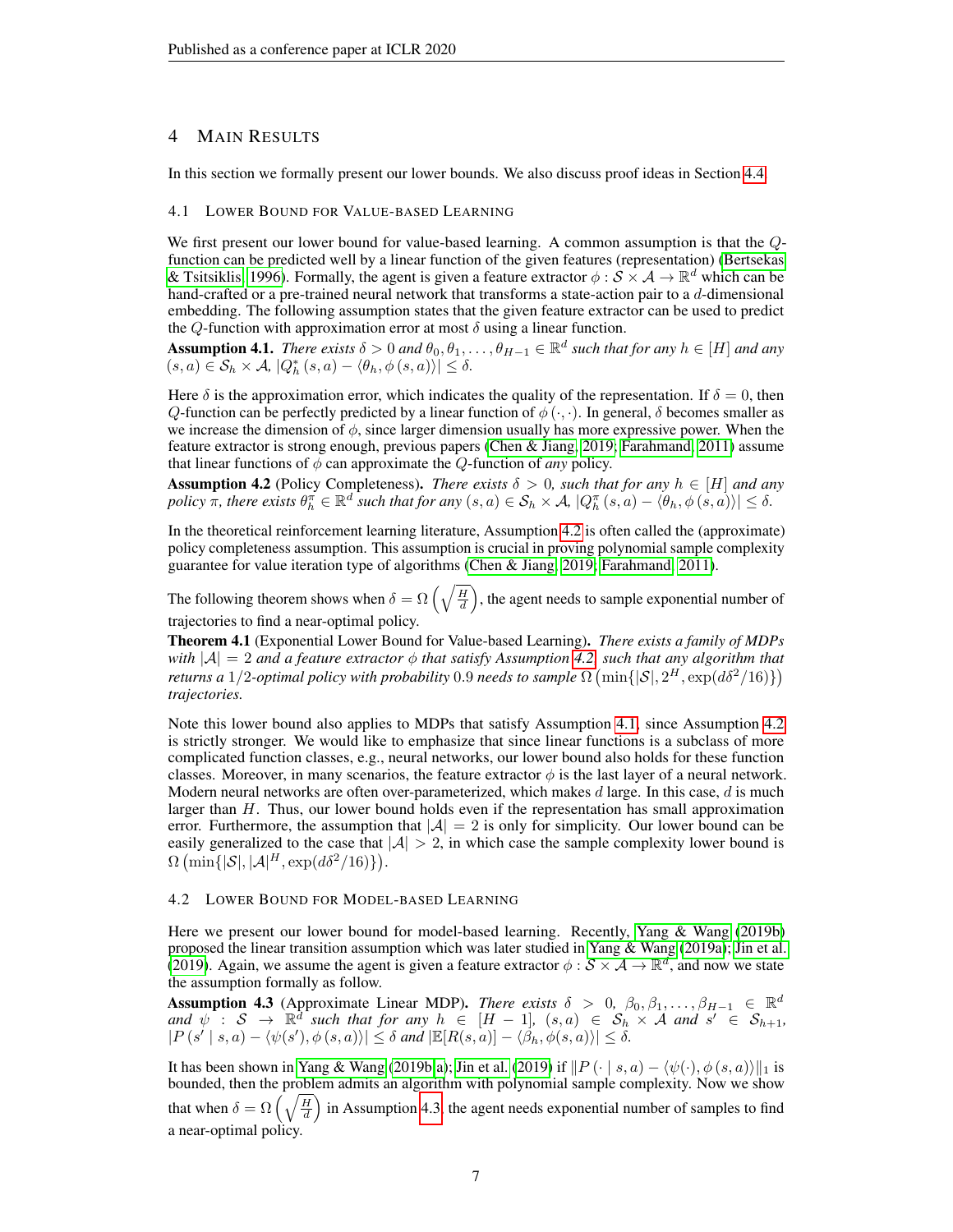<span id="page-7-1"></span>Theorem 4.2 (Exponential Lower Bound for Linear Transition Model). *There exists a family of MDPs with*  $|A| = 2$  *and a feature extractor*  $\phi$  *that satisfy Assumption* [4.3,](#page-6-4) *such that any algorithm that returns a*  $1/2$ *-optimal policy with probability* 0.9 *needs to sample*  $\Omega$   $(\min\{|\mathcal{S}|, 2^H, \exp(d\delta^2/16)\})$ *trajectories.*

Again, our lower bound can be easily generalized to the case that  $|A| > 2$ .

We do note that an  $\ell_{\infty}$  approximation for a transition matrix may be a weak condition. Under the stronger condition that the transition matrix can be approximated well under the total variational distance, there exists polynomial sample complexity upper bounds that can tolerate approximation errors [\(Yang & Wang, 2019b](#page-11-9)[;a;](#page-11-16) [Jin et al., 2019\)](#page-10-8).

#### 4.3 LOWER BOUND FOR POLICY-BASED LEARNING

Next we present our lower bound for policy-based learning. This class of methods use function approximation on the policy and use optimization techniques, e.g., policy gradient, to find the optimal policy. In this paper, we focus on linear policies on top of a given representation. A linear policy  $\pi$  is a policy of the form  $\pi(s_h) = \arg \max_{a \in \mathcal{A}} \langle \theta_h, \phi(s_h, a) \rangle$  where  $s_h \in \mathcal{S}_h$ ,  $\phi(\cdot, \cdot)$  is a given feature extractor and  $\theta_h \in \mathbb{R}^d$  is the linear coefficient. Note that applying policy gradient on softmax parameterization of the policy is indeed trying to find the optimal policy among linear policies.

Similar to value-based learning, a natural assumption for policy-based learning is that the optimal policy is realizable<sup>[5](#page-7-5)</sup>, i.e., the optimal policy is linear.

<span id="page-7-3"></span>Assumption 4.4. *For any*  $h \in [H]$ *, there exists*  $\theta_h \in \mathbb{R}^d$  *that satisfies for any*  $s \in \mathcal{S}_h$ *, we have*  $\pi^*(s) \in \arg \max_a \langle \theta_h, \phi(s, a) \rangle$ .

Here we discuss another assumption. For learning a linear classifier in the supervised learning setting, one can reduce the sample complexity significantly if the optimal linear classifier has a margin.

<span id="page-7-4"></span>**Assumption 4.5.** *We assume*  $\phi(s, a) \in \mathbb{R}^d$  *satisfies*  $\|\phi(s, a)\|_2 = 1$  *for any*  $(s, a) \in S \times A$ *. For any*  $h \in [H]$ *, there exists*  $\theta_h \in \mathbb{R}^d$  *with*  $\|\theta_h\|_2 = 1$  *and*  $\triangle > 0$  *such that for any*  $s \in \mathcal{S}_h$ *, there is a* unique *optimal action*  $\pi^*(s)$ *, and for any*  $a \neq \pi^*(s)$ *,*  $\langle \theta_h, \phi(s, \pi^*(s)) \rangle - \langle \theta_h, \phi(s, a) \rangle \geq \Delta$ *.* 

<span id="page-7-2"></span>Here we restrict the linear coefficients and features to have unit norm for normalization. Note that Assumption [4.5](#page-7-4) is strictly stronger than Assumption [4.4.](#page-7-3) Now we present our result for linear policy. Theorem 4.3 (Exponential Lower Bound for Policy-based Learning). *There exists an absolute constant*  $\Delta_0$ *, such that for any*  $\Delta \leq \Delta_0$ *, there exists a family of MDPs with*  $|\mathcal{A}| = 2$  *and a feature extractor*  $\phi$  *that satisfy Assumption [3.1](#page-5-2) with*  $\rho = \frac{1}{2 \min\{H, d\}}$  *and Assumption [4.5,](#page-7-4) such that any algorithm that returns a* 1/4*-optimal policy with probability at least* 0.9 *needs to sample*  $\Omega$  (min $\{2^H, 2^d\}$ ) trajectories.

Again, our lower bound can be easily generalized to the case that  $|A| > 2$ .

Compared with Theorem [4.1,](#page-6-1) Theorem [4.3](#page-7-2) is even more pessimistic, in the sense that even with perfect representation with benign properties (gap and margin), the agent still needs to sample exponential number of samples. It also suggests that policy-based learning could be very different from supervised learning.

#### <span id="page-7-0"></span>4.4 PROOF IDEAS

The binary tree hard instance. All our lower bound are proved based on reductions from the following hard instance. In this instance, both the transition  $P$  and the reward  $R$  are deterministic. There are H levels of states, which form a full binary tree of depth H. There are  $2^h$  states in level h, and thus  $2^H - 1$  states in total. Among all the  $2^{H-1}$  states in level  $H - 1$ , there is only one state with reward  $R = 1$ , and for all other states in the MDP, the corresponding reward value  $R = 0$ . Intuitively, to find a 1/2-optimal policy for such MDPs, the agent must enumerate all possible states in level  $H - 1$  to find the state with reward  $R = 1$ . Doing so intrinsically induces a sample complexity of  $\Omega(2^H)$ . This intuition is formalized in Theorem [A.1](#page-12-0) using Yao's minimax principle [\(Yao, 1977\)](#page-11-17).

<span id="page-7-5"></span> $<sup>5</sup>$ Unlike value-based learning, it is hard to define completeness on the policy-based learning with function</sup> approximation, since not all policy has the arg max form.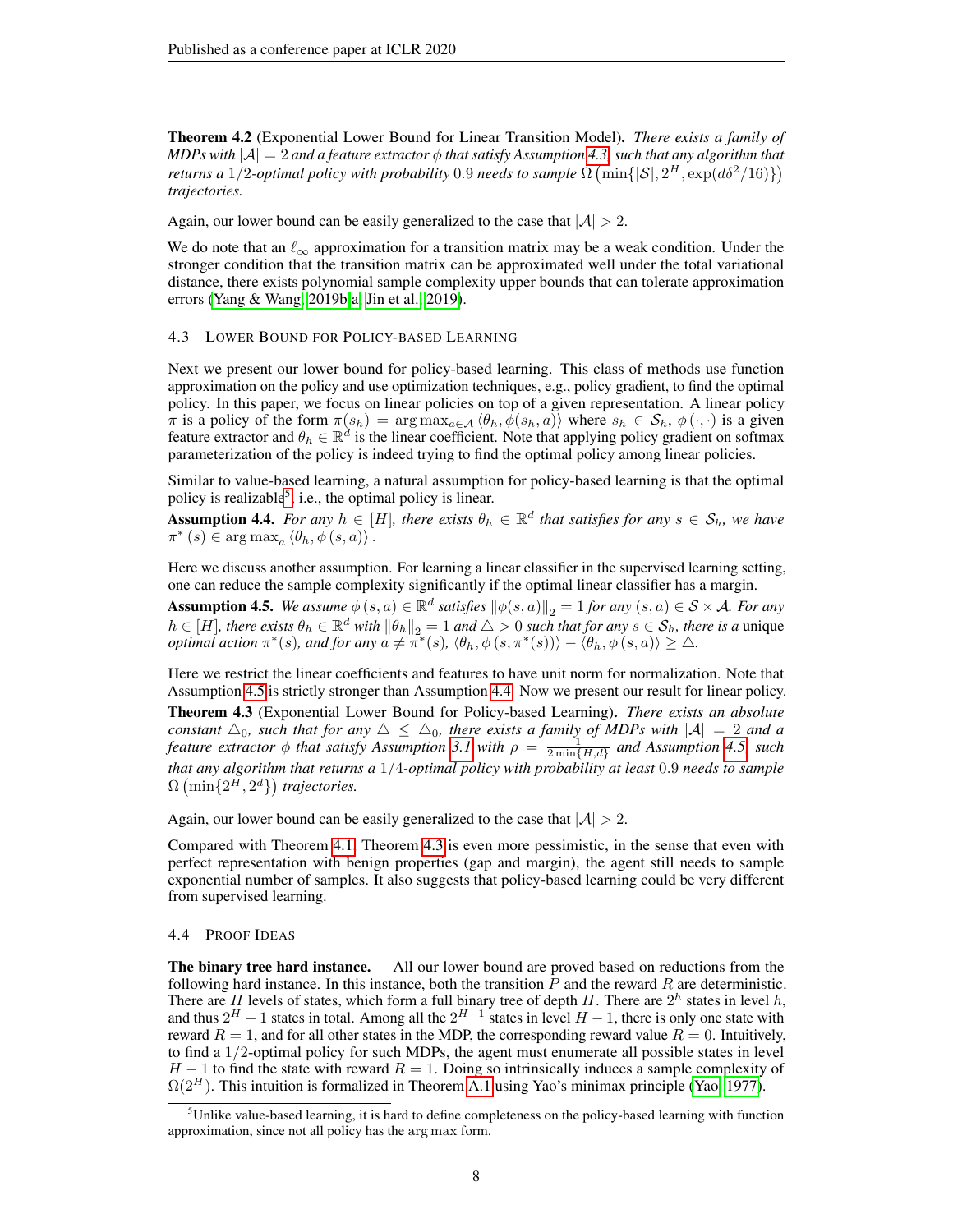Lower bound for value-based and model-based learning We now show how to construct a set of features so that Assumption [4.1-](#page-6-2)[4.3](#page-6-4) hold. Our main idea is to the utilize the following fact regarding the identity matrix:  $\varepsilon$ -rank $(I_{2^H}) \leq O(H/\varepsilon^2)$ . Here for a matrix  $A \in \mathbb{R}^{n \times n}$ , its  $\varepsilon$ -rank (a.k.a *approximate rank*) is defined to be  $\min\{\text{rank}(B) : B \in \mathbb{R}^{n \times n}, \|A - B\|_{\infty} \leq \varepsilon\}$ , where we use  $\|\cdot\|_{\infty}$  to denote the entry-wise  $\ell_{\infty}$  norm of a matrix. The upper bound  $\varepsilon$ -rank $(I_n) \leq O(\log n/\varepsilon^2)$ was first proved in [Alon](#page-9-3) [\(2009\)](#page-9-3) using the Johnson-Lindenstrauss Lemma [\(Johnson & Lindenstrauss,](#page-10-15) [1984\)](#page-10-15), and we also provide a proof in Lemma [A.1.](#page-12-1) The concept of  $\varepsilon$ -rank has wide applications in theoretical computer science [\(Alon, 2009;](#page-9-3) [Barak et al., 2011;](#page-10-16) [Alon et al., 2013;](#page-9-4) [2014;](#page-9-5) [Chen & Wang,](#page-10-17) [2019\)](#page-10-17), but to our knowledge, this is the first time that it appears in reinforcement learning.

This fact can be alternatively stated as follow: there exists  $\Phi \in \mathbb{R}^{2^H \times O(H/\varepsilon^2)}$  such that  $||I_{2^H} \Phi\Phi^{\top}\|_{\infty} \leq \varepsilon$ . We interpret each row of  $\Phi$  as the feature of a state in the binary tree. By construction of  $\Phi$ , now features of states in the binary tree have a nice property that (i) each feature vector has approximately unit norm and (ii) different feature vector are nearly orthogonal. Using this set of features, we can now show that Assumption [4.1](#page-6-2)[-4.3](#page-6-4) hold. Here we prove Assumption [4.1](#page-6-2) holds as an example and prove other assumptions also hold in the appendix. To prove Assumption [4.1,](#page-6-2) we note that in the binary tree hard instance, for each level h, only a single state satisfies  $Q^* = 1$ , and all other states satisfy  $Q^* = 0$ . We simply take  $\theta_h$  to be the feature of the state with  $Q^* = 1$ . Since all feature vectors are nearly orthogonal, Assumption [4.1](#page-6-2) holds.

Since the above fact regarding the  $\varepsilon$ -rank of the identity matrix can be proved by simply taking each row of  $\Phi$  to be a random unit vector, our lower bound reveals another intriguing (yet pessimistic) aspect of Assumption [4.1-](#page-6-2)[4.3:](#page-6-4) for the binary tree instance, almost all feature extractors induce a hard MDP instance. This again suggests that a good representation itself may not necessarily lead to efficient RL and additional assumptions (e.g. on the reward distribution) could be crucial.

Lower bound for policy-based learning. It is straightfoward to construct a set of feature vectors for the binary tree instance so that Assumption [4.4](#page-7-3) holds, even if  $d = 1$ . We set  $\phi(s, a)$  to be +1 if  $a = a_1$  and  $-1$  if  $a = a_2$ . For each level h, for the unique state s in level h with  $Q^* = 1$ , we set  $\theta_h$ to be 1 if  $\pi^*(s) = a_1$  and  $-1$  if  $\pi^*(s) = a_2$ . With this construction, Assumption [4.4](#page-7-3) holds.

To prove that the lower bound under Assumption [4.5,](#page-7-4) we use a new reward function for states in level  $H - 1$  in the binary tree instance above so that there exists a unique optimal action for each state in the MDP. See Figure [2](#page-15-0) for an example with  $H = 3$  levels of states. Another nice property of the new reward function is that for all states s we always have  $\pi^*(s) = a_1$ . Now, we define  $2^{H-1}$  different new MDPs as follow: for each state in level  $H-1$ , we change its original reward (defined in Figure [2\)](#page-15-0) to 1. An exponential sample complexity lower bound for these MDPs can be proved using the same argument as the original binary tree hard instance, and now we show this set of MDPs satisfy Assumption [4.5.](#page-7-4) We first show in Lemma [A.2](#page-14-0) that there exists a set  $\mathcal{N} \subseteq \mathbb{S}^{d-1}$  with  $|\mathcal{N}| = (1/\triangle)^{\Omega(d)}$ , so that for each  $p \in \mathcal{N}$ , there exists a hyperplane L that separates p and  $\mathcal{N} \setminus \{p\}$ , and all vectors in  $\mathcal N$  have distance at least  $\triangle$  to L. Equivalently, for each  $p \in \mathcal N$ , we can always define a linear function  $f_p$  so that  $f_p(p) \geq \Delta$  and  $f_p(q) \leq -\Delta$  for all  $q \in \mathcal{N} \setminus \{p\}$ . This can be proved using standard lower bounds on the size of  $\varepsilon$ -nets. Now we simply use vectors in  $\mathcal N$  as features of states. By construction of the reward function, for each level  $h$ , there could only be two possible cases for the optimal policy  $\pi^*$ . I.e., either  $\pi^*(s) = a_1$  for all states in level h, or  $\pi^*(s) = a_2$  for a unique state s and  $\pi^*(s') = a_1$  for all  $s \neq s'$ . In both cases, we can easily define a linear function with margin  $\triangle$  to implement the optimal policy  $\pi^*$ , and thus Assumption [4.5](#page-7-4) holds. Notice that in this proof, we critically relies on  $d = \Theta(H)$ , so that we can utilize the curse of dimensionality to construct a large set of vectors as features.

## <span id="page-8-0"></span>5 SEPARATIONS

Perfect representation vs. good-but-not-perfect representation. For value-based learning in deterministic systems, [Wen & Van Roy](#page-11-5) [\(2013\)](#page-11-5) showed polynomial sample complexity upper bound when the representation can perfectly predict the  $Q$ -function. In contrast, if the representation is only able to *approximate* the Q-function, then the agent requires exponential number of trajectories. This exponential separation demonstrates a *provable exponential benefit of better representation.*

Value-based learning vs. policy-based learning. Note that if the optimal Q-function can be perfectly predicted by the provided representation, then the optimal policy can also be perfectly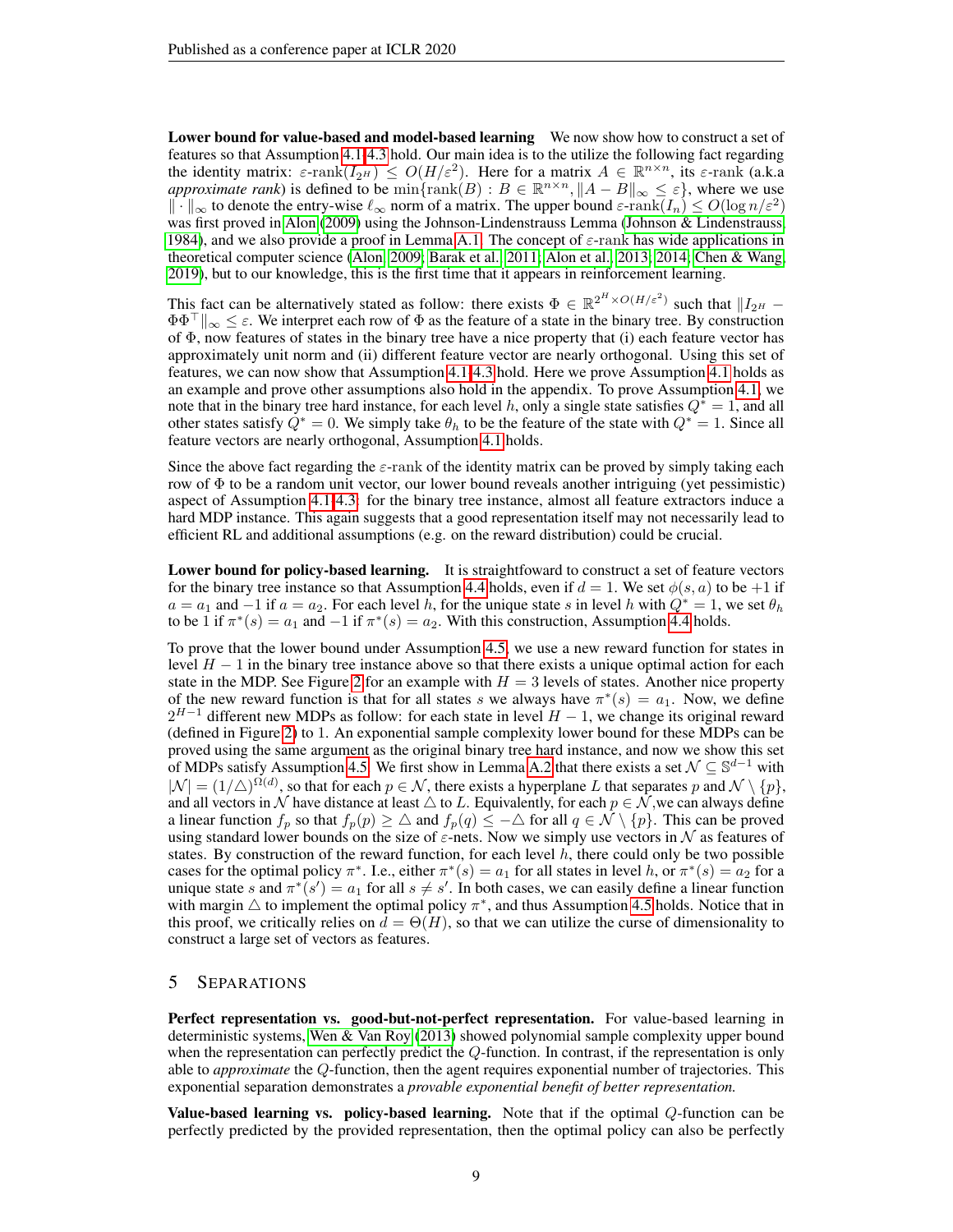predicted using the same representation. Since [Wen & Van Roy](#page-11-5) [\(2013\)](#page-11-5) showed polynomial sample complexity upper bound when the representation can perfectly predict the Q-function, our lower bound on policy-based learning, which applies to perfect representations, thus demonstrates that *the ability of predicting the* Q*-function is much stronger than that of predicting the optimal policy.*

Supervised learning vs. reinforcement learning. For policy-based learning, if the planning horizon  $H = 1$ , the problem becomes learning a linear classifier, for which there are polynomial sample complexity upper bounds. For policy-based learning, the agent needs to learn  $H$  linear classifiers sequentially. Our lower bound on policy-based learning shows the sample complexity dependency on  $H$  is exponential.

**Imitation learning vs. reinforcement learning.** In imitation learning  $(IL)$ , the agent can observe trajectories induced by the optimal policy (expert). If the optimal policy is linear in the given representation, it can be shown that the simple behavior cloning algorithm only requires polynomial number of samples to find a near-optimal policy [\(Ross et al., 2011\)](#page-11-18). Our Theorem [4.3](#page-7-2) shows if the agent cannot observe expert's behavior, then it requires exponential number of samples. Therefore, our lower bound shows there is an *exponential separation between policy-based RL and IL* when function approximation is used.

### 6 ACKNOWLEDGMENTS

The authors would like to thank Yuping Luo, Wenlong Mou, Martin Wainwright, Mengdi Wang and Yifan Wu for insightful discussions. Also, the authors would also like to gratefully acknowledge Benjamin Van Roy, Shi Dong, Tor Lattimore and Csaba Szepesvári for sharing a draft of their work and their comments. Simon S. Du is supported by NSF grant DMS-1638352 and the Infosys Membership. Sham M. Kakade acknowledges funding from the Washington Research Foundation Fund for Innovation in Data-Intensive Discovery; the NSF award CCF 1740551; and the ONR award N00014-18-1-2247. Ruosong Wang is supported in part by NSF IIS1763562, AFRL CogDeCON FA875018C0014, and DARPA SAGAMORE HR00111990016. Part of this work was done while Simon S. Du was visiting Google Brain Princeton and Ruosong Wang was visiting Princeton University.

### **REFERENCES**

- <span id="page-9-0"></span>Alekh Agarwal, Sham M Kakade, Jason D Lee, and Gaurav Mahajan. Optimality and approximation with policy gradient methods in markov decision processes. *arXiv preprint arXiv:1908.00261*, 2019.
- <span id="page-9-3"></span>Noga Alon. Perturbed identity matrices have high rank: Proof and applications. *Combinatorics, Probability and Computing*, 18(1-2):3–15, 2009.
- <span id="page-9-4"></span>Noga Alon, Troy Lee, Adi Shraibman, and Santosh Vempala. The approximate rank of a matrix and its algorithmic applications: approximate rank. In *Proceedings of the forty-fifth annual ACM symposium on Theory of computing*, pp. 675–684. ACM, 2013.
- <span id="page-9-5"></span>Noga Alon, Troy Lee, and Adi Shraibman. The cover number of a matrix and its algorithmic applications. *Approximation, Randomization, and Combinatorial Optimization. Algorithms and Techniques*, pp. 34, 2014.
- <span id="page-9-1"></span>András Antos, Csaba Szepesvári, and Rémi Munos. Learning near-optimal policies with bellmanresidual minimization based fitted policy iteration and a single sample path. *Machine Learning*, 71 (1):89–129, 2008.
- <span id="page-9-6"></span>Baruch Awerbuch and Robert Kleinberg. Online linear optimization and adaptive routing. *Journal of Computer and System Sciences*, 74(1):97–114, 2008.
- <span id="page-9-2"></span>J. A. Bagnell, Sham M Kakade, Jeff G. Schneider, and Andrew Y. Ng. Policy search by dynamic programming. In S. Thrun, L. K. Saul, and B. Schölkopf (eds.), *Advances in Neural Information Processing Systems 16*, pp. 831–838. MIT Press, 2004.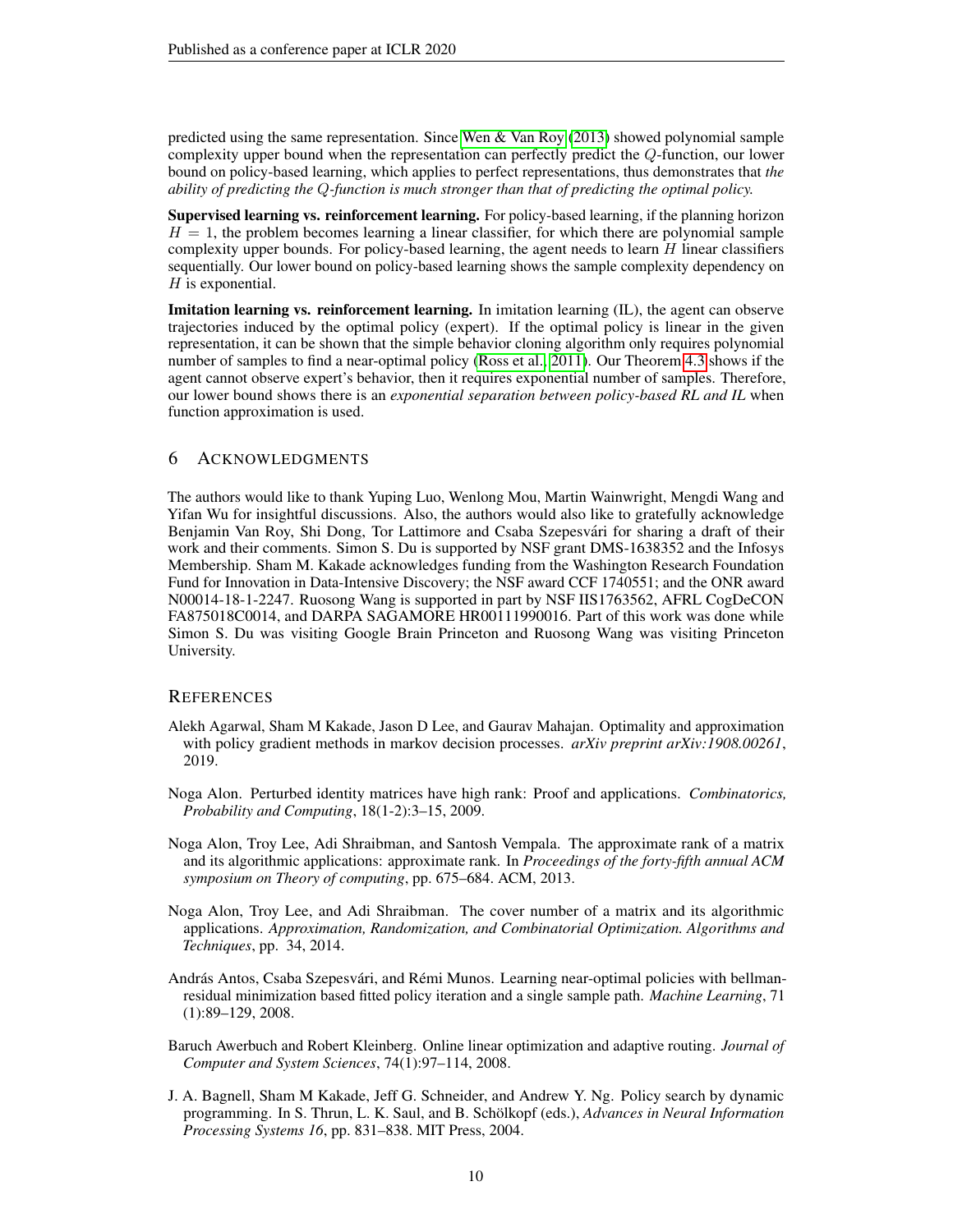- <span id="page-10-16"></span>Boaz Barak, Zeev Dvir, Amir Yehudayoff, and Avi Wigderson. Rank bounds for design matrices with applications to combinatorial geometry and locally correctable codes. In *Proceedings of the forty-third annual ACM symposium on Theory of computing*, pp. 519–528. ACM, 2011.
- <span id="page-10-13"></span>Dimitri P Bertsekas and John N Tsitsiklis. *Neuro-dynamic programming*, volume 5. Athena Scientific Belmont, MA, 1996.
- <span id="page-10-10"></span>Jinglin Chen and Nan Jiang. Information-theoretic considerations in batch reinforcement learning. *arXiv preprint arXiv:1905.00360*, 2019.
- <span id="page-10-17"></span>Lijie Chen and Ruosong Wang. Classical algorithms from quantum and arthur-merlin communication protocols. *10th Innovations in Theoretical Computer Science*, 2019.
- <span id="page-10-7"></span>Christoph Dann, Nan Jiang, Akshay Krishnamurthy, Alekh Agarwal, John Langford, and Robert E Schapire. On polynomial time PAC reinforcement learning with rich observations. *arXiv preprint arXiv:1803.00606*, 2018.
- <span id="page-10-18"></span>Sanjoy Dasgupta and Anupam Gupta. An elementary proof of a theorem of johnson and lindenstrauss. *Random Structures & Algorithms*, 22(1):60–65, 2003.
- <span id="page-10-3"></span>Simon S Du, Akshay Krishnamurthy, Nan Jiang, Alekh Agarwal, Miroslav Dudík, and John Langford. Provably efficient RL with rich observations via latent state decoding. *arXiv preprint arXiv:1901.09018*, 2019a.
- <span id="page-10-5"></span>Simon S Du, Yuping Luo, Ruosong Wang, and Hanrui Zhang. Provably efficient Q-learning with function approximation via distribution shift error checking oracle. *arXiv preprint arXiv:1906.06321*, 2019b.
- <span id="page-10-14"></span>Amir-massoud Farahmand. Regularization in reinforcement learning. 2011.
- <span id="page-10-9"></span>Matthieu Geist, Bruno Scherrer, and Olivier Pietquin. A theory of regularized markov decision processes. *arXiv preprint arXiv:1901.11275*, 2019.
- <span id="page-10-0"></span>Nan Jiang, Akshay Krishnamurthy, Alekh Agarwal, John Langford, and Robert E Schapire. Contextual decision processes with low bellman rank are PAC-learnable. In *Proceedings of the 34th International Conference on Machine Learning-Volume 70*, pp. 1704–1713. JMLR. org, 2017.
- <span id="page-10-8"></span>Chi Jin, Zhuoran Yang, Zhaoran Wang, and Michael I Jordan. Provably efficient reinforcement learning with linear function approximation. *arXiv preprint arXiv:1907.05388*, 2019.
- <span id="page-10-15"></span>William B Johnson and Joram Lindenstrauss. Extensions of lipschitz mappings into a hilbert space. *Contemporary mathematics*, 26(189-206):1, 1984.
- <span id="page-10-4"></span>Sham Kakade and John Langford. Approximately optimal approximate reinforcement learning. In *ICML*, volume 2, pp. 267–274, 2002.
- <span id="page-10-1"></span>Sham Machandranath Kakade. *On the sample complexity of reinforcement learning*. PhD thesis, University of College London, 2003.
- <span id="page-10-12"></span>Michael Kearns and Satinder Singh. Near-optimal reinforcement learning in polynomial time. *Mach. Learn.*, 49(2-3):209–232, November 2002. ISSN 0885-6125. doi: 10.1023/A:1017984413808. URL <https://doi.org/10.1023/A:1017984413808>.
- <span id="page-10-2"></span>Akshay Krishnamurthy, Alekh Agarwal, and John Langford. PAC reinforcement learning with rich observations. In *Advances in Neural Information Processing Systems*, pp. 1840–1848, 2016.
- <span id="page-10-11"></span>Tor Lattimore and Csaba Szepesvari. Learning with good feature representations in bandits and in rl with a generative model. *arXiv preprint arXiv:1911.07676*, 2019.
- <span id="page-10-6"></span>Lihong Li, Michael L Littman, Thomas J Walsh, and Alexander L Strehl. Knows what it knows: a framework for self-aware learning. *Machine learning*, 82(3):399–443, 2011.
- <span id="page-10-19"></span>GG Lorentz. Metric entropy and approximation. *Bulletin of the American Mathematical Society*, 72 (6):903–937, 1966.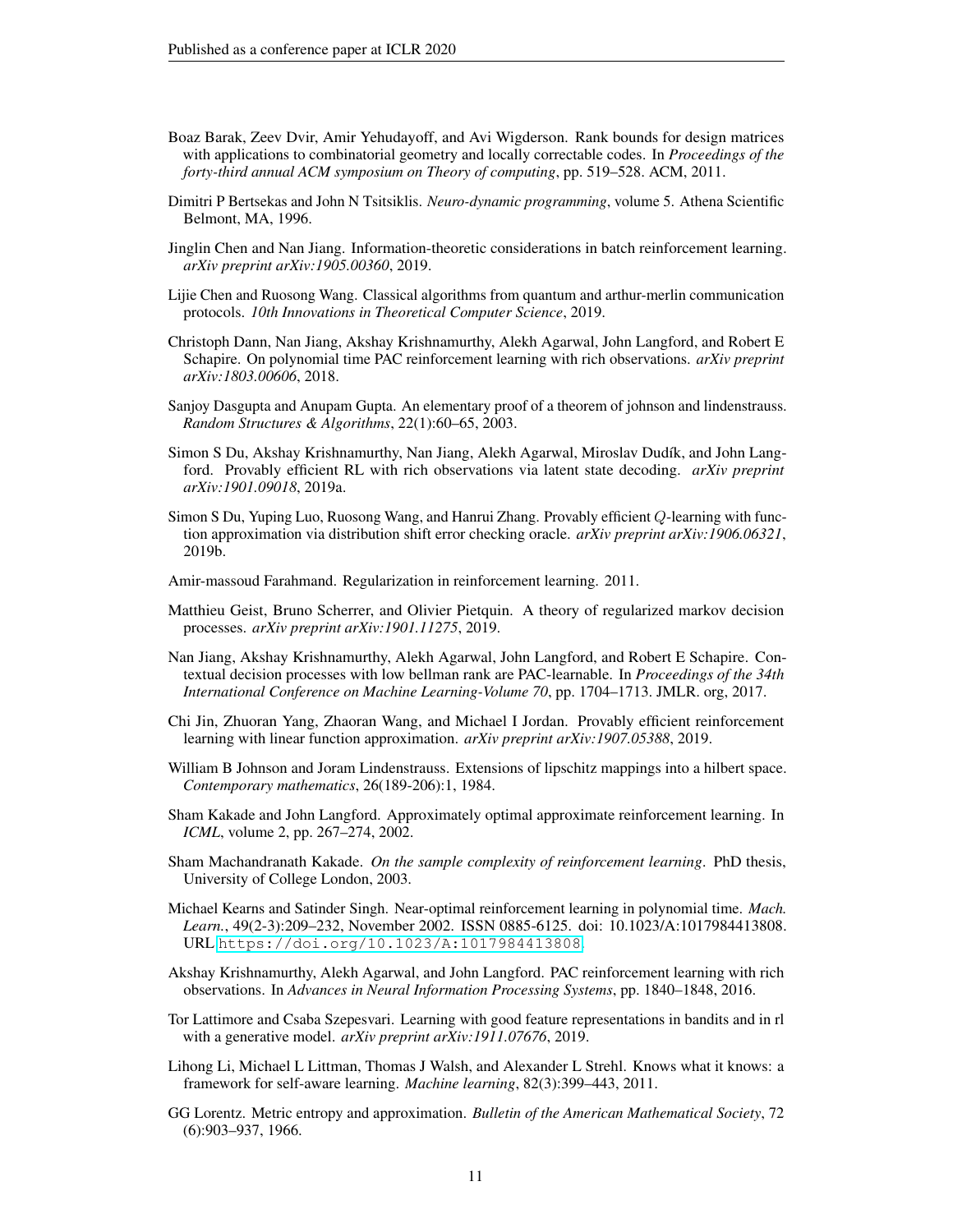- <span id="page-11-1"></span>Volodymyr Mnih, Koray Kavukcuoglu, David Silver, Andrei A Rusu, Joel Veness, Marc G Bellemare, Alex Graves, Martin Riedmiller, Andreas K Fidjeland, Georg Ostrovski, et al. Human-level control through deep reinforcement learning. *Nature*, 518(7540):529, 2015.
- <span id="page-11-7"></span>Rémi Munos. Error bounds for approximate value iteration. In *Proceedings of the National Conference on Artificial Intelligence*, volume 20, pp. 1006. Menlo Park, CA; Cambridge, MA; London; AAAI Press; MIT Press; 1999, 2005.
- <span id="page-11-18"></span>Stephane Ross, Geoffrey Gordon, and Drew Bagnell. A reduction of imitation learning and structured ´ prediction to no-regret online learning. In *Proceedings of the fourteenth international conference on artificial intelligence and statistics*, pp. 627–635, 2011.
- <span id="page-11-8"></span>Bruno Scherrer. Approximate policy iteration schemes: A comparison. In *Proceedings of the 31st International Conference on International Conference on Machine Learning - Volume 32*, ICML'14. JMLR.org, 2014.
- <span id="page-11-12"></span>Bruno Scherrer and Matthieu Geist. Local policy search in a convex space and conservative policy iteration as boosted policy search. In *Joint European Conference on Machine Learning and Knowledge Discovery in Databases*, pp. 35–50. Springer, 2014.
- <span id="page-11-2"></span>John Schulman, Sergey Levine, Pieter Abbeel, Michael Jordan, and Philipp Moritz. Trust region policy optimization. In *International conference on machine learning*, pp. 1889–1897, 2015.
- <span id="page-11-3"></span>John Schulman, Filip Wolski, Prafulla Dhariwal, Alec Radford, and Oleg Klimov. Proximal policy optimization algorithms. *arXiv preprint arXiv:1707.06347*, 2017.
- <span id="page-11-4"></span>S. Shalev-Shwartz and S. Ben-David. *Understanding Machine Learning: From Theory to Algorithms*. Understanding Machine Learning: From Theory to Algorithms. Cambridge University Press, 2014. ISBN 9781107057135. URL [https://books.google.com/books?id=](https://books.google.com/books?id=ttJkAwAAQBAJ) [ttJkAwAAQBAJ](https://books.google.com/books?id=ttJkAwAAQBAJ).
- <span id="page-11-15"></span>Aaron Sidford, Mengdi Wang, Xian Wu, Lin F Yang, and Yinyu Ye. Near-optimal time and sample complexities for solving discounted markov decision process with a generative model. *arXiv preprint arXiv:1806.01492*, 2018.
- <span id="page-11-14"></span>Max Simchowitz and Kevin Jamieson. Non-asymptotic gap-dependent regret bounds for tabular MDPs. 05 2019.
- <span id="page-11-6"></span>Wen Sun, Arun Venkatraman, Geoffrey J Gordon, Byron Boots, and J Andrew Bagnell. Deeply aggrevated: Differentiable imitation learning for sequential prediction. In *Proceedings of the 34th International Conference on Machine Learning-Volume 70*, pp. 3309–3318. JMLR. org, 2017.
- <span id="page-11-10"></span>Wen Sun, Nan Jiang, Akshay Krishnamurthy, Alekh Agarwal, and John Langford. Model-based rl in contextual decision processes: Pac bounds and exponential improvements over model-free approaches. In *Conference on Learning Theory*, pp. 2898–2933, 2019.
- <span id="page-11-0"></span>Richard S Sutton and Andrew G Barto. *Reinforcement learning: An introduction*. MIT press, 2018.
- <span id="page-11-11"></span>Csaba Szepesvári and Rémi Munos. Finite time bounds for sampling based fitted value iteration. In *Proceedings of the 22nd international conference on Machine learning*, pp. 880–887. ACM, 2005.
- <span id="page-11-13"></span>Benjamin Van Roy and Shi Dong. Comments on the du-kakade-wang-yang lower bounds. *arXiv preprint arXiv:1911.07910*, 2019.
- <span id="page-11-5"></span>Zheng Wen and Benjamin Van Roy. Efficient exploration and value function generalization in deterministic systems. In *Advances in Neural Information Processing Systems*, pp. 3021–3029, 2013.
- <span id="page-11-16"></span>Lin F. Yang and Mengdi Wang. Reinforcement leaning in feature space: Matrix bandit, kernels, and regret bound. *arXiv preprint arXiv:1905.10389*, 2019a.
- <span id="page-11-9"></span>Lin F. Yang and Mengdi Wang. Sample-optimal parametric q-learning using linearly additive features. In *International Conference on Machine Learning*, pp. 6995–7004, 2019b.
- <span id="page-11-17"></span>Andrew Chi-Chin Yao. Probabilistic computations: Toward a unified measure of complexity. In *18th Annual Symposium on Foundations of Computer Science (sfcs 1977)*, pp. 222–227. IEEE, 1977.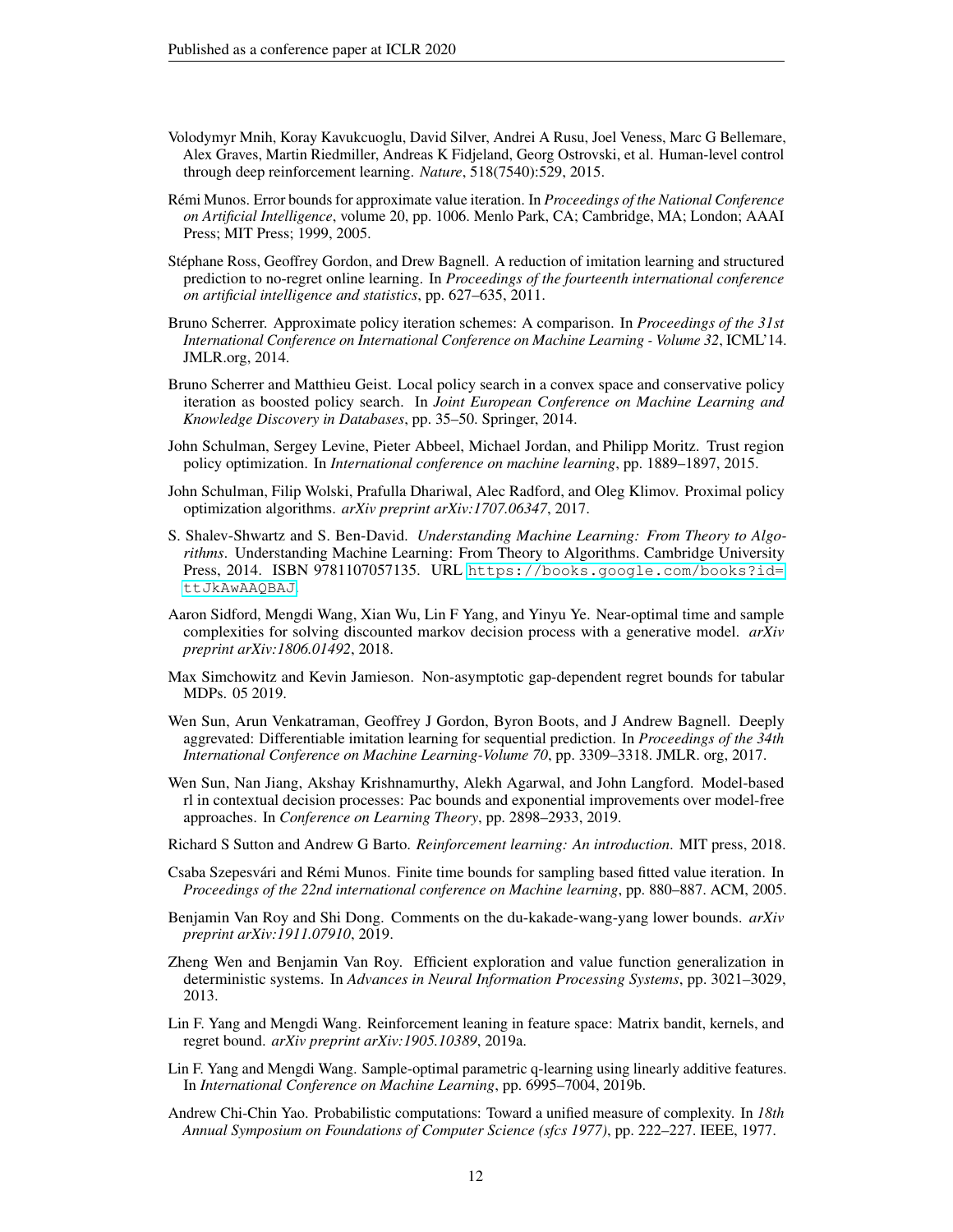## A PROOFS OF LOWER BOUNDS

In this section we present our lower bounds. It will also be useful to define the value function of a given state  $s \in \mathcal{S}_h$  as  $V_h^{\pi}(s) = \mathbb{E}\left[\sum_{h'=h}^{H-1} r_{h'} \mid s_h = s, \pi\right]$ . For simplicity, we denote  $V_h^* = V_h^{\pi^*}(s)$ . Throughout the appendix, for the  $\tilde{Q}$ -function  $Q_h^{\pi}$  and  $Q_h^*$  and the value function  $V_h^{\pi}$  and  $V_h^*$ , we may omit h from the subscript when it is clear from the context.

We first introduce the INDEX-QUERY problem, which will be useful in our lower bound arguments. **Definition A.1** (INDEX-QUERY). In the INDQ<sub>n</sub> problem, there is an underlying integer  $i^* \in [n]$ . The algorithm sequentially (and adaptively) outputs guesses  $i \in [n]$  and queries whether  $i = i^*$ . The *goal is to output* i ∗ *, using as few queries as possible.*

**Definition A.2** ( $\delta$ -correct algorithms). *For a real number*  $\delta \in (0,1)$ *, we say a randomized algorithm*  $\mathcal A$  is  $\delta$ -correct for  $\mathsf{INDQ}_n$ , if for any underlying integer  $i^*\in[n]$ , with probability at least  $1-\delta$ ,  $\mathcal A$ *outputs* i ∗ *.*

The following theorem states the query complexity of  $\mathsf{INDQ}_n$  for 0.1-correct algorithms, whose proof is provided in Section [B.1.](#page-16-0)

<span id="page-12-0"></span>**Theorem A.1.** Any 0.1-correct algorithm  $A$  for  $\text{INDQ}_n$  requires at least 0.9n queries in the worst *case.*

#### <span id="page-12-2"></span>A.1 PROOF OF LOWER BOUND FOR VALUE-BASED LEARNING

In this section we prove Theorem [4.1.](#page-6-1) We need the following existential result, whose proof is provided in Section [B.2.](#page-17-0)

<span id="page-12-1"></span>**Lemma A.1.** *For any*  $n > 2$ , *there exists a set of vectors*  $\mathcal{P} = \{p_0, p_1, \ldots, p_{n-1}\} \subset \mathbb{R}^d$  *with*  $d = \lceil 8 \ln n / \varepsilon^2 \rceil$  such that

- *1.*  $||p_i||_2 = 1$  *for all*  $0 \le i \le n 1$ *;*
- 2.  $|\langle p_i, p_j \rangle| \leq \varepsilon$  *for any*  $0 \leq i, j \leq n-1$  *with*  $i \neq j$ *.*

Now we give the construction of the hard MDP instances. We first define the transitions and the reward functions. In the hard instances, both the rewards and the transitions are deterministic. There are H levels of states, and level  $h \in [H]$  contains  $2^h$  distinct states. Thus we have  $|\mathcal{S}| = 2^H - 1$ . If  $|S| > 2^H - 1$  we simply add dummy states to the state space S. We use  $s_0, s_1, \ldots, s_{2^H-2}$  to name these states. Here,  $s_0$  is the unique state in level  $h = 0$ ,  $s_1$  and  $s_2$  are the two states in level  $h = 1$ ,  $s_3$ ,  $s_4$ ,  $s_5$  and  $s_6$  are the four states in level  $h = 2$ , etc. There are two different actions,  $a_1$  and  $a_2$ , in the MDPs. For a state  $s_i$  in level h with  $h < H - 1$ , playing action  $a_1$  transits state  $s_i$  to state  $s_{2i+1}$ and playing action  $a_2$  transits state  $s_i$  to state  $s_{2i+2}$ , where  $s_{2i+1}$  and  $s_{2i+2}$  are both states in level  $h + 1$  $h + 1$ . See Figure 1 for an example with  $H = 3$ .

In our hard instances,  $r(s, a) = 0$  for all  $(s, a)$  pairs except for a unique state s in level  $H - 2$  and a unique action  $a \in \{a_1, a_2\}$ . It is convenient to define  $\overline{r}(s') = r(s, a)$ , if playing action a transits s to s'. For our hard instances, we have  $\overline{r}(s) = 1$  for a unique node s in level  $H - 1$  and  $\overline{r}(s) = 0$  for all other nodes.

Now we define the features map  $\phi(\cdot, \cdot)$ . Here we assume  $d \geq 2 \cdot \lceil 8 \ln 2 \cdot H/\delta^2 \rceil$ , and otherwise we can simply decrease the planning horizon so that  $d \geq 2 \cdot \lceil 8 \ln 2 \cdot H/\delta^2 \rceil$ . We invoke Lemma [A.1](#page-12-1) to get a set  $\mathcal{P} = \{p_0, p_1, \ldots, p_{2^H-1}\} \subset \mathbb{R}^{d/2}$ . For each state  $s_i, \phi(s_i, a_1) \in \mathbb{R}^d$  is defined to be  $[p_i; 0]$ , and  $\phi(s_i, a_2) \in \mathbb{R}^d$  is defined to be  $[0; p_i]$ . This finishes the definition of the MDPs. We now show that no matter which state s in level  $H - 1$  satisfies  $\overline{r}(s) = 1$ , the resulting MDP always satisfies Assumption [4.2.](#page-6-3)

**Verifying Assumption [4.2.](#page-6-3)** By construction, for each level  $h \in [H]$ , there is a unique state  $s_h$ in level h and action  $a_h \in \{a_1, a_2\}$ , such that  $Q^*(s_h, a_h) = 1$ . For all other  $(s, a)$  pairs such that  $s \neq s_h$  or  $a \neq a_h$ , it is satisfied that  $Q^*(s, a) = 0$ . For a given level h and policy  $\pi$ , we take  $\theta_h^{\pi}$  to be  $Q^{\pi}(s_h, a_h) \cdot \phi(s_h, a_h)$ . Now we show that  $|Q^{\pi}(s, a) - \langle \theta_h^{\pi}, \phi(s, a) \rangle| \leq \delta$  for all states s in level h and  $a \in \{a_1, a_2\}.$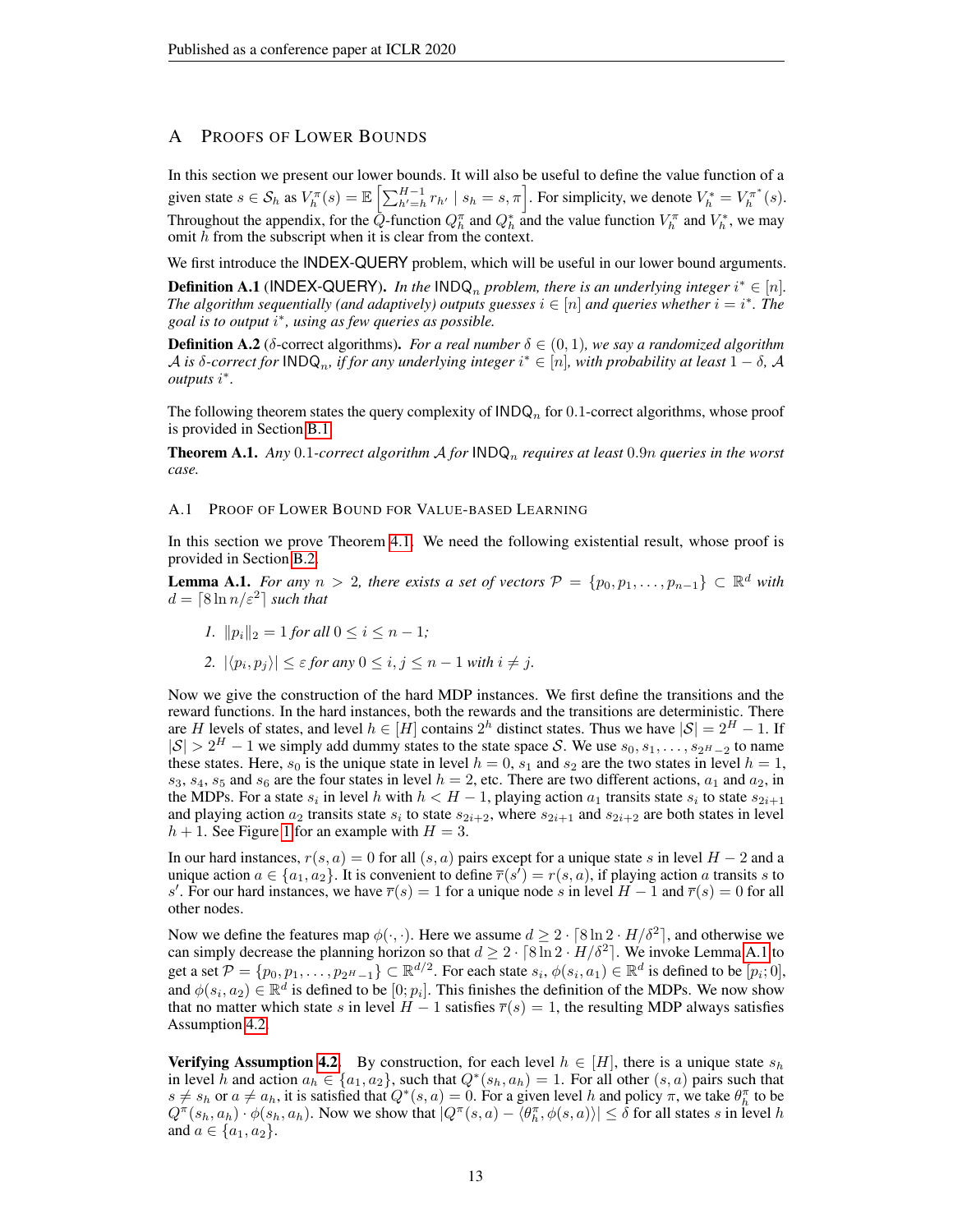<span id="page-13-0"></span>

Figure 1: An example with  $H = 3$ . For this example, we have  $\overline{r}(s_5) = 1$  and  $\overline{r}(s) = 0$  for all other states s. The unique state  $s_5$  which satisfies  $\overline{r}(s) = 1$  is marked as dash in the figure. The induced  $Q^*$  function is marked on the edges.

**Case I:**  $a \neq a_h$ . In this case, we have  $Q^{\pi}(s, a) = 0$  and  $\langle \theta_h^{\pi}, \phi(s, a) \rangle = 0$ , since  $\theta_h^{\pi}$  and  $\phi(s, a)$  do not have a common non-zero coordinate.

**Case II:**  $a = a_h$  and  $s \neq s_h$ . In this case, by the second property of P in Lemma [A.1](#page-12-1) and the fact that  $Q^{\pi}(s_h, a_h) \leq 1$ , we have  $|\langle \theta_h^{\pi}, \phi(s, a) \rangle| \leq \delta$ . Meanwhile, we have  $Q^{\pi}(s, a) = 0$ .

**Case III:**  $a = a_h$  and  $s = s_h$ . In this case, we have  $\langle \theta_h^{\pi}, \phi(s, a) \rangle = Q^{\pi}(s_h, a_h)$ .

Finally, we prove any algorithm that solves these MDP instances and succeeds with probability at least 0.9 needs to sample at least  $\frac{9}{20} \cdot 2^H$  trajectories. We do so by providing a reduction from  $INDQ_{2^{H-1}}$  to solving MDPs. Suppose we have an algorithm for solving these MDPs, we show that such an algorithm can be transformed to solve  $\text{INDQ}_{2^{H-1}}$ . For a specific choice of  $i^*$  in  $\text{INDQ}_{2^{H-1}}$ , there is a corresponding MDP instance with

$$
\overline{r}(s) = \begin{cases} 1 & \text{if } s = s_{i^* + 2^{H-1} - 1} \\ 0 & \text{otherwise} \end{cases}.
$$

Notice that for all MDPs that we are considering, the transition and features are always the same. Thus, the only thing that the learner needs to learn by interacting with the environment is the reward value. Since the reward value is non-zero only for states in level  $H - 1$ , each time the algorithm for solving MDP samples a trajectory that ends at state  $s_i$  where  $s_i$  is a state in level  $H-1$ , we query whether  $i^* = i - 2^{H-1} + 1$  or not in  $\text{INDQ}_{2^{H-1}}$ , and return reward value 1 if  $i^* = i - 2^{H-1} + 1$ and 0 otherwise. If the algorithm is guaranteed to return a  $1/2$ -optimal policy, then it must be able to find  $i^*$ .

#### A.2 PROOF OF LOWER BOUND FOR MODEL-BASED LEARNING

*Proof of Theorem [4.2.](#page-7-1)* We use the same construction as in the proof of Theorem [4.1.](#page-6-1) Note we just need to verify that the construction satisfies Assumption [4.3.](#page-6-4) By construction, for all  $h \in$  $\{1, 2, \ldots, H-1\}$ , for each state s' in level h, there exists a unique  $(s, a)$  pair such that playing action *a* transits *s* to *s'*, and we take  $\psi(s') = \phi(s, a)$ . We also take  $\beta_h = 0$  for  $h \in \{0, 1, \dots, H-4, H-3\}$ and  $\beta_{H-2} = \phi(s, a)$  where  $(s, a)$  is the unique pair with  $R(s, a) = 1$ . Now, according to the design of  $\phi(\cdot, \cdot)$  and Lemma A 1. Assumption 4.3 is satisfied of  $\phi(\cdot, \cdot)$  and Lemma [A.1,](#page-12-1) Assumption [4.3](#page-6-4) is satisfied.

#### A.3 PROOF OF LOWER BOUND FOR POLICY-BASED LEARNING

In this section, we present our hardness results for linear policy learning. We first prove a weaker lower bound which only satisfies Assumption [4.4,](#page-7-3) and then prove Theoerem [4.3.](#page-7-2)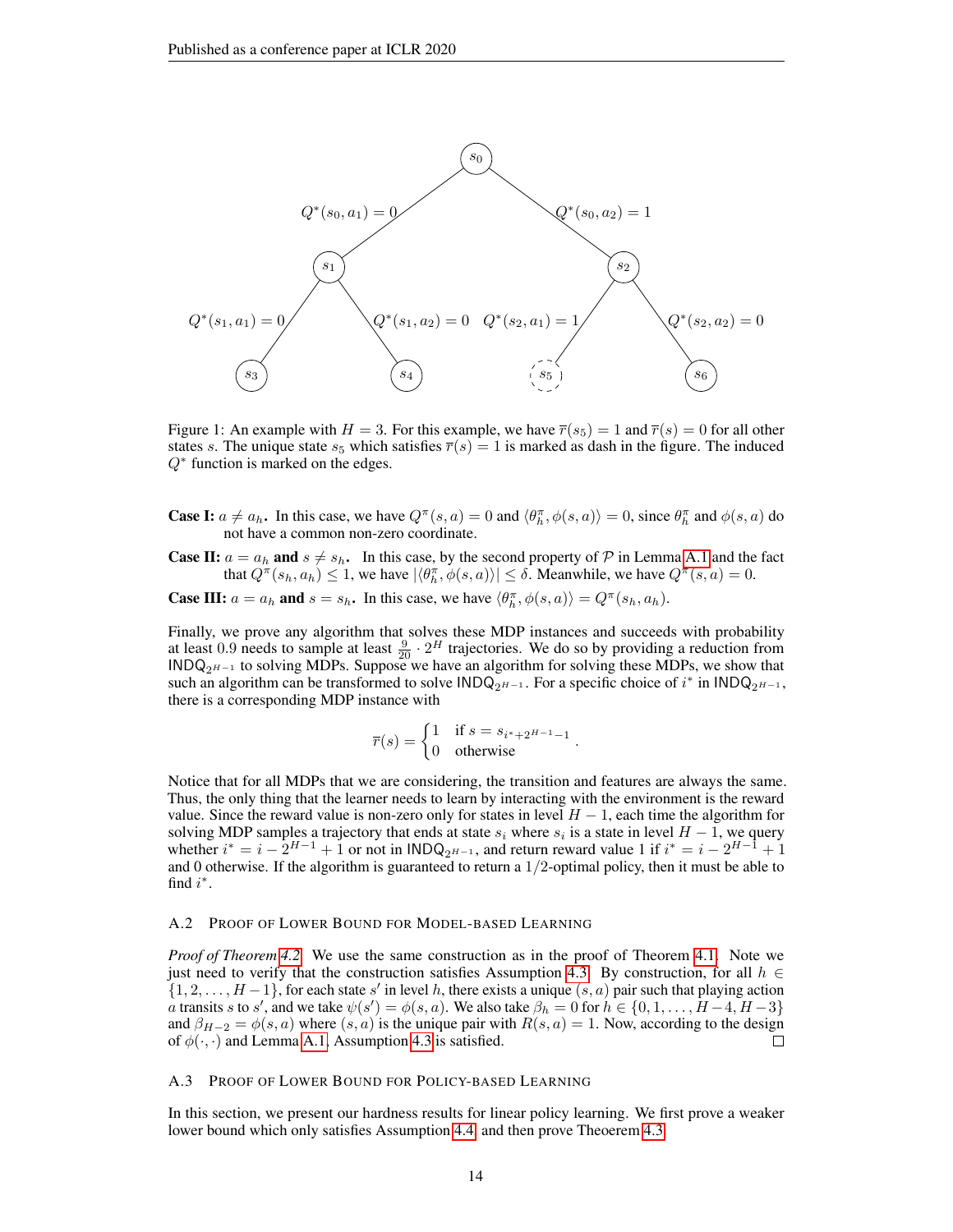Warmup: Lower Bound for Linear Policy Without Margin. To present the hardness results, we first give the construction of the hard instances. The transitions and rewards functions of these MDP instances are exactly the same as those in Section [A.1.](#page-12-2) The main difference is in the definition of the feature map  $\phi(\cdot, \cdot)$ . For this lower bound, we define  $\phi(s, a) = 1 \in \mathbb{R}$  if  $a = a_1$  and  $\phi(s, a) = -1$ if  $a = a_2$ . By construction, these MDPs satisfy Assumption [3.1](#page-5-2) with  $\rho = 1$ . We now show that no matter which state s in level  $H-1$  satisfies  $\overline{r}(s) = 1^6$  $\overline{r}(s) = 1^6$ , the resulting MDP always satisfies Assumption [4.4.](#page-7-3)

**Verifying Assumption [4.4.](#page-7-3)** Recall that for each level  $h \in [H]$ , there is a unique state  $s_h$  in level h and action  $a_h \in \{a_1, a_2\}$ , such that  $Q^*(s_h, a_h) = 1$ . For all other  $(s, a)$  pairs such that  $s \neq s_h$  or  $a \neq a_h$ , it is satisfied that  $Q^*(s, a) = 0$ . We simply take  $\theta_h$  to be 1 if  $a_h = a_1$ , and take  $\theta_h$  to be  $-1$ if  $a_h = a_2$ .

Using the same lower bound argument (by reducing INDEX-QUERY to MDPs), we have the following theorem.

**Theorem A.2.** *There exists a family of MDPs and a feature map*  $\phi(\cdot, \cdot)$  *that satisfy Assumption [4.4](#page-7-3) with*  $d = 1$  *and Assumption* [3.1](#page-5-2) *with*  $\rho = 1$ *, such that any algorithm that returns a* 1/2*-optimal policy* with probability at least  $0.9$  needs to sample  $\Omega\left(2^{H}\right)$  trajectories.

**Proof of Theoerem [4.3](#page-7-2)** Now we prove Theoerem [4.3.](#page-7-2) In order to prove Theoerem [4.3,](#page-7-2) we need the following geometric lemma whose proof is provided in Section [B.3.](#page-17-1)

<span id="page-14-0"></span>**Lemma A.2.** Let  $d \in \mathbb{N}_+$  be a positive integer and  $\epsilon \in (0,1)$  be a real number. Then there exists a set of points  $\mathcal{N} \subset \mathbb{S}^{d-1}$  with size  $|\mathcal{N}| = \Omega(1/\epsilon^{d/2})$  such that for every point  $x \in \mathcal{N}$ ,

<span id="page-14-2"></span>
$$
\inf_{y \in \text{conv}(\mathcal{N} \setminus \{x\})} \|x - y\|_2 \ge \epsilon/2. \tag{1}
$$

Now we are ready to prove Theorem [4.3.](#page-7-2) In the proof we assume  $H = d$ , since otherwise we can take H and d to be min $\{H, d\}$  by decreasing the planning horizon H or adding dummy dimensions to the feature extractor  $\phi$ .

*Proof of Theorem* [4.3.](#page-7-2) We define a set of  $2^{H-1}$  deterministic MDPs. The transitions of these hard instances are exactly the same as those in Section [A.1.](#page-12-2) The main difference is in the definition of the feature map  $\phi(\cdot, \cdot)$  and the reward function. Again in the hard instances,  $r(s, a) = 0$  for all s in the first  $H - 2$  levels. Using the terminology in Section [A.1,](#page-12-2) we have  $\overline{r}(s) = 0$  for all states in the first  $H-1$  levels. Now we define  $\overline{r}(s)$  for states s in level  $H-1$ . We do so by recursively defining the optimal value function  $V^*(\cdot)$ . The initial state  $s_0$  in level 0 satisfies  $V^*(s_0) = 1/2$ . For each state  $s_i$ in the first  $H - 2$  levels, we have  $V^*(s_{2i+1}) = V^*(s_i)$  and  $V^*(s_{2i+2}) = V^*(s_i) - 1/2H$ . For each state  $s_i$  in the level  $h = H - 2$ , we have  $\overline{r}(s_{2i+1}) = V^*(s_i)$  and  $\overline{r}(s_{2i+2}) = V^*(s_i) - 1/2H$ . This implies that  $\rho = 1/2H$ . In fact, this implies a stronger property that each state has a unique optimal action. See Figure [2](#page-15-0) for an example with  $H = 3$ .

To define  $2^{H-1}$  different MDPs, for each state s in level  $H-1$  of the MDP defined above, we define a new MDP by changing  $\overline{r}(s)$  from its original value to 1. This also affects the definition of the optimal V function for states in the first  $H - 1$  levels. In particular, for each level  $i \in \{0, 1, 2, \ldots, H - 2\}$ , we have changed the V value of a unique state in level i from its original value (at most  $1/2$ ) to 1. By doing so we have defined  $2^{H-1}$  different MDPs. See Figure [3](#page-15-1) for an example with  $H = 3$ .

Now we define the feature function  $\phi(\cdot, \cdot)$ . We invoke Lemma [A.2](#page-14-0) with  $\epsilon = 8\Delta$  and  $d = H/2 - 1$ . Since  $\triangle$  is sufficiently small, we have  $|\mathcal{N}| \geq 2^H$ . We use  $\mathcal{P} = \{p_0, p_2, \dots, p_{2^H-1}\} \subset \mathbb{R}^{H/2-1}$  to denote an arbitrary subset of N with cardinality  $2^H$ . By Lemma [A.2,](#page-14-0) for any  $p \in \mathcal{P}$ , the distance between p and the convex hull of  $\mathcal{P} \setminus \{p\}$  is at least  $4\Delta$ . Thus, there exists a hyperplane L which separates p and  $\mathcal{P} \setminus \{p\}$ , and for all points  $q \in \mathcal{P}$ , the distance between q and L is at least  $2\triangle$ . Equivalently, for each point  $p \in \mathcal{P}$ , there exists  $n_p \in \mathbb{R}^{H/2-1}$  and  $o_p \in \mathbb{R}$  such that  $||n_p||_2 = 1$ ,  $|o_p| \leq 1$  and the linear function  $f_p(q) = \langle q, n_p \rangle + o_p$  satisfies  $f_p(p) \geq 2\Delta$  and  $f_p(q) \leq -2\Delta$ for all  $q \in \mathcal{P} \setminus \{p\}$ . Given the set  $\mathcal{P} = \{p_0, p_2, \dots, p_{2^H-1}\} \subset \mathbb{R}^{H/2-1}$ , we construct a new set

<span id="page-14-1"></span><sup>&</sup>lt;sup>6</sup>Recall that  $\overline{r}(s') = r(s, a)$ , if playing action a transits s to s'. Moreover, for the instances in Section [A.1,](#page-12-2) we have  $\overline{r}(s) = 1$  for a unique node s in level  $H - 1$  and  $\overline{r}(s) = 0$  for all other nodes.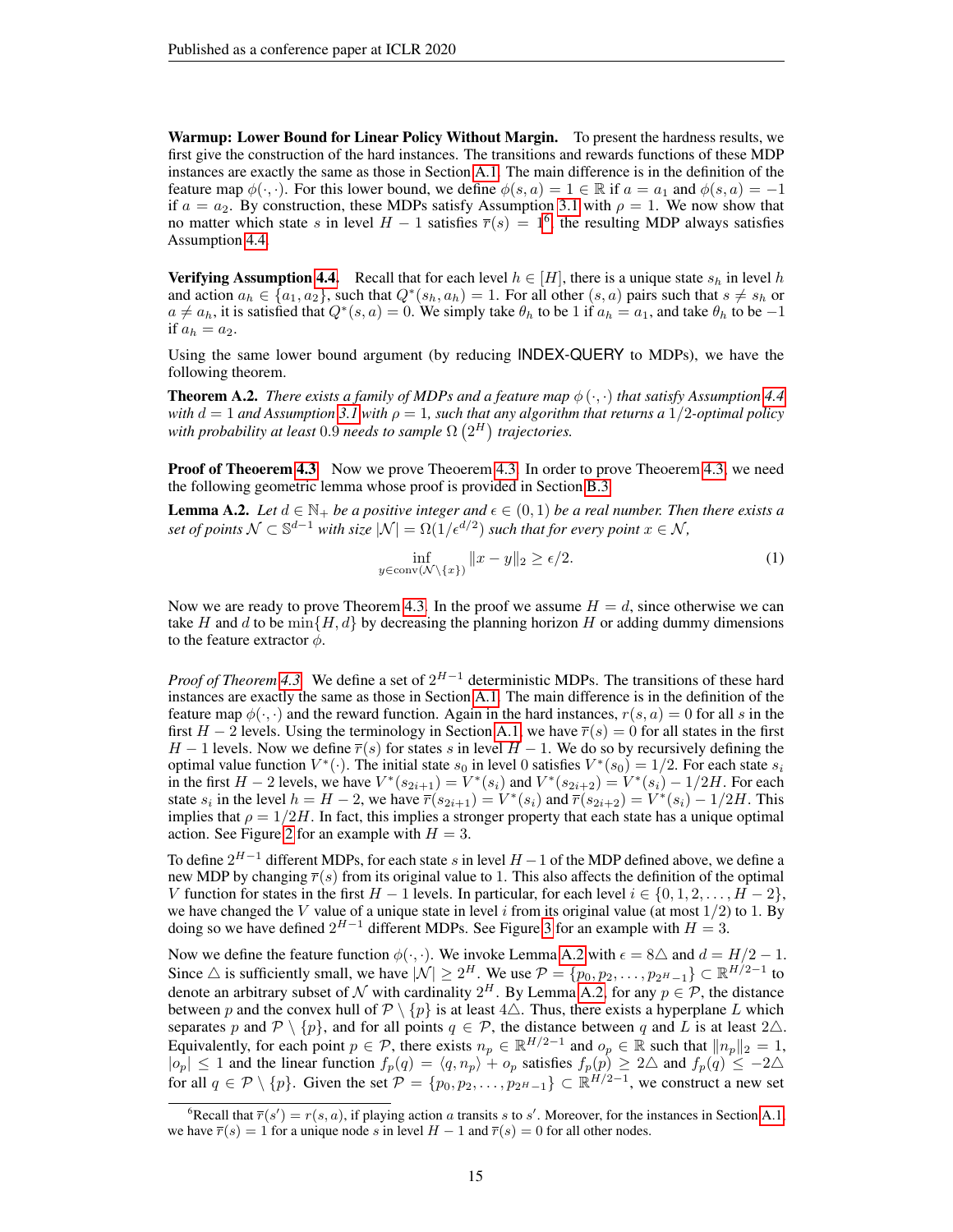<span id="page-15-0"></span>

Figure 2: An example with  $H = 3$ .

<span id="page-15-1"></span>

Figure 3: An example with  $H = 3$ . Here we define a new MDP by changing  $\overline{r}(s_5)$  from its original value  $1/3$  to 1. This also affects the value of  $V(s_2)$  and  $V(s_0)$ .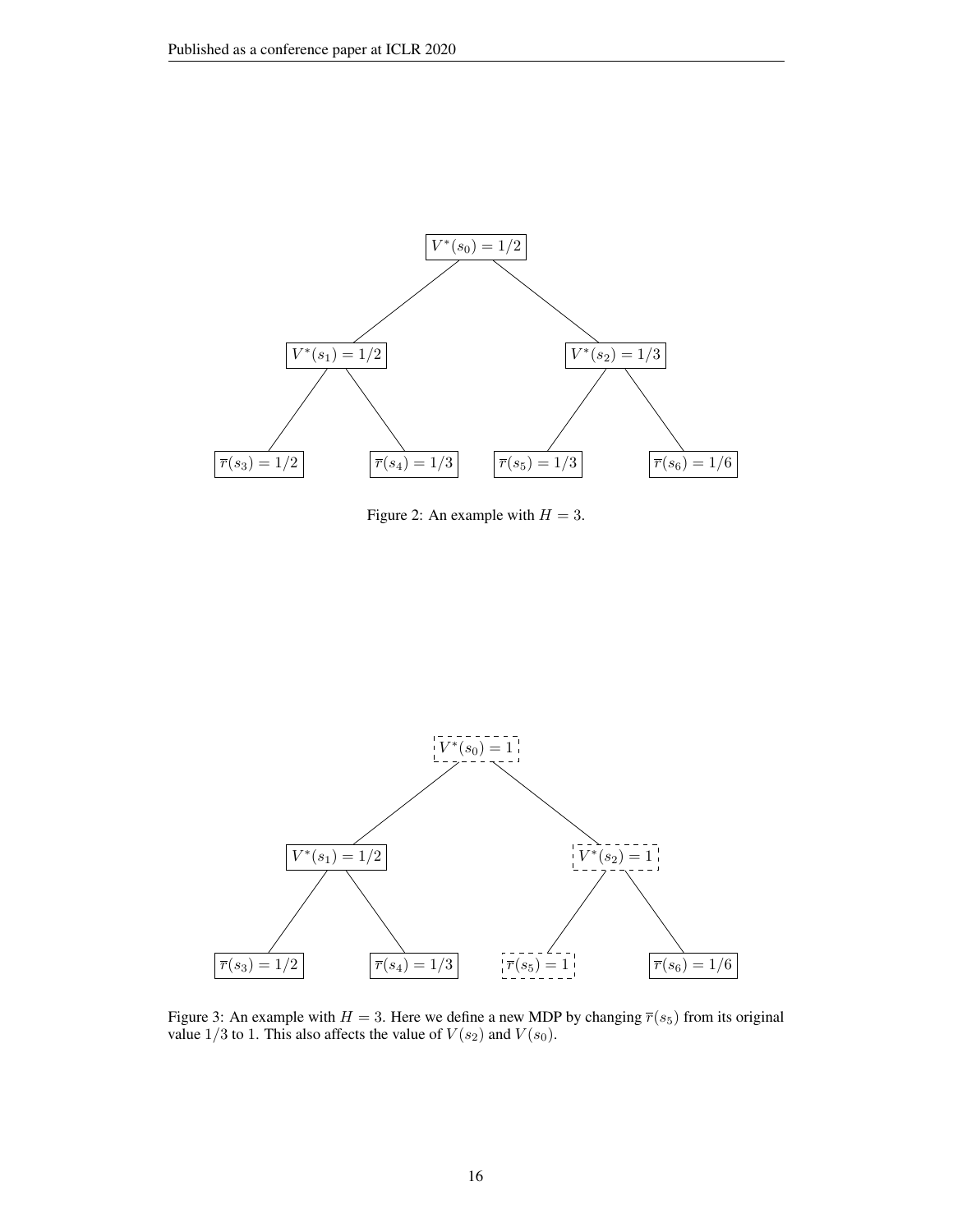$\overline{\mathcal{P}} = \{ \overline{p}_0, \overline{p}_2, \dots, \overline{p}_{2^H-1} \} \subset \mathbb{R}^{H/2}$ , where  $\overline{p}_i = [p_i; 1] \in \mathbb{R}^{H/2}$ . Thus  $\|\overline{p}_i\|_2 =$ √ 2 for all  $\overline{p}_i \in \overline{\mathcal{P}}$ . Clearly, for each  $\overline{p} \in \overline{\mathcal{P}}$ , there exists a vector  $\omega_{\overline{p}} \in \mathbb{R}^{H/2}$  such that  $\langle \omega_{\overline{p}}, \overline{p} \rangle \geq 2\triangle$  and  $\langle \omega_{\overline{p}}, \overline{q} \rangle \leq -2\triangle$ for all  $\overline{q} \in \mathcal{P} \setminus {\{\overline{p}\}}$ . It is also clear that  $\|\omega_{\overline{p}}\|_2 \leq$ √ 2. We take  $\phi(s_i, a_1) = [0; \overline{p}_i] \in \mathbb{R}^H$  and  $\phi(s_i, a_2) = [\overline{p}_i; 0] \in \mathbb{R}^H.$ 

We now show that all the  $2^{H-1}$  MDPs constructed above satisfy the linear policy assumption. Namely, we show that for any state s in level  $H-1$ , after changing  $\overline{r}(s)$  to be 1, the resulting MDP satisfies the linear policy assumption. As in Section [A.1,](#page-12-2) for each level  $h \in [H]$ , there is a unique state  $s_h$  in level h and action  $a_h \in \{a_1, a_2\}$ , such that  $Q^*(s_h, a_h) = 1$ . For all other  $(s, a)$  pairs such that  $s \neq s_h$  or  $a \neq a_h$ , it is satisfied that  $Q^*(s, a) = 0$ . For each level h, if  $a_h = a_1$ , then we take  $(\theta_h)_{H/2} = 1$  and  $(\theta_h)$ <sub>H</sub> = −1, and all other entries in  $\theta_h$  are zeros. If  $a_h = a_2$ , we use  $\bar{p}$  to denote the vector formed by the first  $H/2$  coordinates of  $\phi(s_h, a_2)$ . By construction, we have  $\overline{p} \in \overline{\mathcal{P}}$ . We take  $\theta_h = [\omega_{\overline{p}}; 0]$  in this case. In any case, we have  $\|\theta_h\|_2 \leq \sqrt{2}$ . Now for each level h, if  $a_h = a_1$ , then for all states s in level h, we have  $\pi^*(s) = a_1$ . In this case,  $\langle \phi(s, a_1), \theta_h \rangle = 1$  and  $\langle \phi(s, a_2), \theta_h \rangle = -1$  for all states in level h, and thus Assumption [4.5](#page-7-4) is satisfied. If  $a_h = a_2$ , then  $\pi^*(s_h) = a_2$  and  $\pi^*(s) = a_1$  for all states  $s \neq s_h$  in level h. By construction, we have  $\langle \theta_h, \phi(s, a_1) \rangle = 0$  for all states s in level h, since  $\theta_h$  and  $\phi(s, a_1)$  do not have a common non-zero entry. We also have  $\langle \theta_h, \phi(s_h, a_2) \rangle \ge 2\Delta$ and  $\langle \theta_h, \phi(s, a_2) \rangle \leq -2\Delta$  for all states  $s \neq s_h$  in level h. Finally, we normalize all  $\theta_h$  and  $\phi(s, a)$ so that they all have unit norm. Since  $\|\phi(s, a)\|_2 = \sqrt{2}$  for all  $(s, a)$  pairs before normalization, Assumption [4.5](#page-7-4) is still satisfied after normalization.

Finally, we prove any algorithm that solves these MDP instances and succeeds with probability at least 0.9 needs to sample at least  $\Omega(2^H)$  trajectories. We do so by providing a reduction from  $INDQ_{2H-1}$  to solving MDPs. Suppose we have an algorithm for solving these MDPs, we show that such an algorithm can be transformed to solve  $\text{INDQ}_{2^{H-1}}$ . For a specific choice of  $i^*$  in  $\text{INDQ}_{2^{H-1}}$ , there is a corresponding MDP instance with

 $\overline{r}(s) = \begin{cases} 1 & \text{if } s = s_{i^* + 2^{H-1}-1} \\ \text{the original (recursively defined) value} & \text{otherwise} \end{cases}.$ 

Notice that for all MDPs that we are considering, the transition and features are always the same. Thus, the only thing that the learner needs to learn by interacting with the environment is the reward value. Since the reward value is non-zero only for states in level  $H - 1$ , each time the algorithm for solving MDP samples a trajectory that ends at state  $s_i$  where  $s_i$  is a state in level  $H-1$ , we query whether  $i^* = i - 2^{H-1} + 1$  or not in  $\text{INDQ}_{2^{H-1}}$ , and return reward value 1 if  $i^* = i - 2^{H-1} + 1$ and it original reward value otherwise. If the algorithm is guaranteed to return a  $1/4$ -optimal policy, then it must be able to find  $i^*$ .

 $\Box$ 

#### B TECHNICAL PROOFS

#### <span id="page-16-0"></span>B.1 PROOF OF THEOREM [A.1](#page-12-0)

*Proof.* The proof is a straightforward application of [Yao](#page-11-17)'s minimax principle Yao [\(1977\)](#page-11-17). We provide the full proof for completeness.

Consider an input distribution where  $i^*$  is drawn uniformly at random from [n]. Suppose there is a 0.1-correct algorithm for  $\mathsf{INDQ}_n$  with worst-case query complexity T such that  $T < 0.9n$ . By averaging, there is a deterministic algorithm  $A'$  with worst-case query complexity T, such that

$$
\Pr_{i \sim [n]}[\mathcal{A}' \text{ correctly outputs } i \text{ when } i^* = i] \ge 0.9.
$$

We may assume that the sequence of queries made by  $A'$  is fixed. This is because (i)  $A'$  is deterministic and (ii) before  $A'$  correctly guesses  $i^*$ , all responses that  $A'$  receives are the same (i.e., all guesses are incorrect). We use  $S = \{s_1, s_2, \ldots, s_m\}$  to denote the sequence of queries made by  $\mathcal{A}'$ . Notice that m is the worst-case query complexity of A'. Suppose  $m < 0.9n$ , there exist  $0.1n$  distinct  $i \in [n]$ such that  $A'$  will never guess i, and will be incorrect if  $i^*$  equals i, which implies

$$
\Pr_{i \sim [n]}[\mathcal{A}'] \text{ correctly outputs } i \text{ when } i^* = i] < 0.9.
$$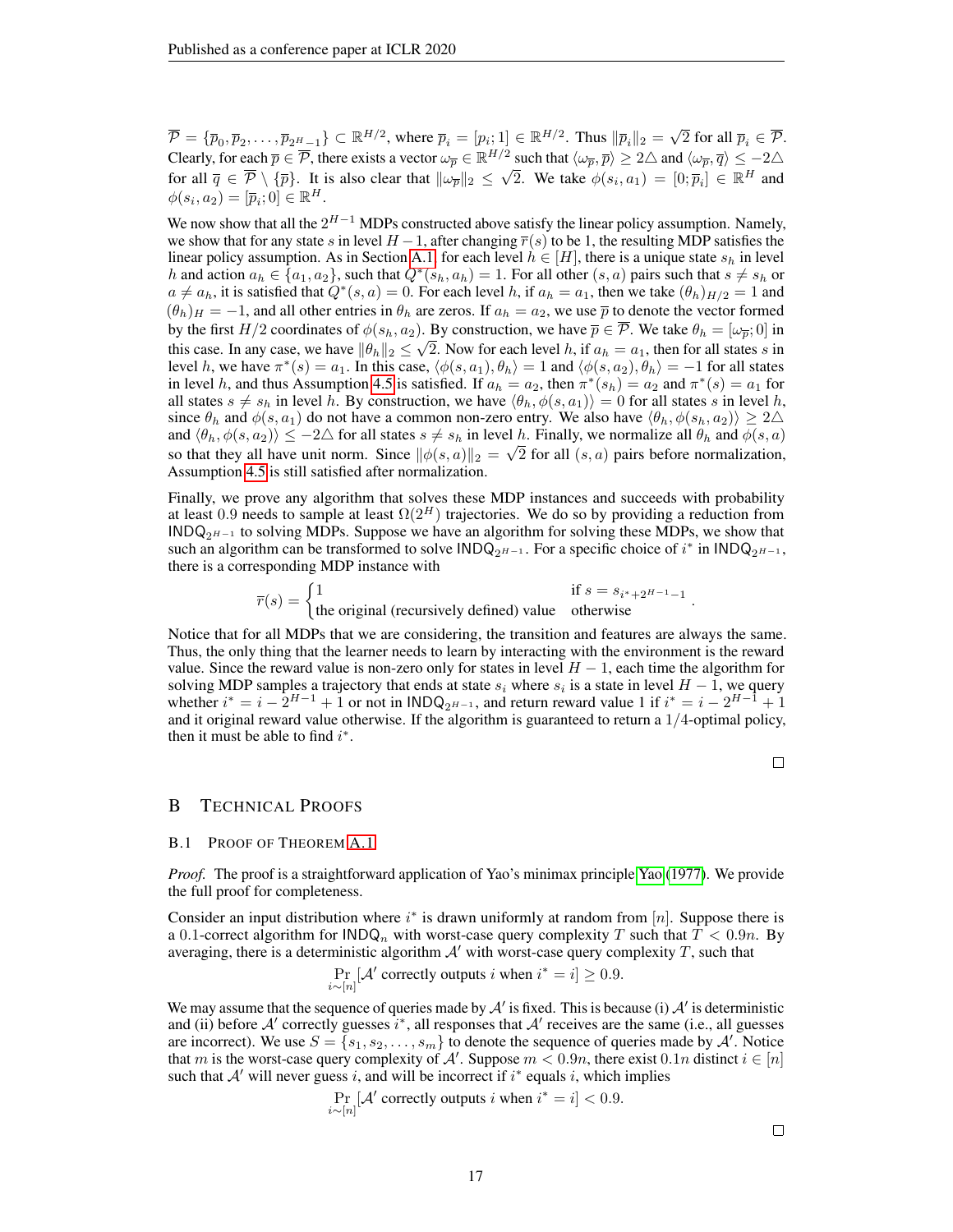#### <span id="page-17-0"></span>B.2 PROOF OF LEMMA [A.1](#page-12-1)

We need the following tail inequality for random unit vectors, which will be useful for the proof of Lemma [A.1.](#page-12-1)

<span id="page-17-2"></span>**Lemma B.1** (Lemma 2.2 in [Dasgupta & Gupta](#page-10-18) [\(2003\)](#page-10-18)). *For a random unit vector u in*  $\mathbb{R}^d$  *and*  $\beta > 1$ , *we have*

$$
Pr[u_1^2 \ge \beta/d] \le \exp((1 + \ln \beta - \beta)/2).
$$

*In particular, when*  $\beta \geq 6$ *, we have* 

$$
Pr[u_1^2 > \beta/d] \le \exp(-\beta/4).
$$

*Proof of Lemma* [A.1.](#page-12-1) Let  $\mathcal{Q} = \{q_1, q_2, \dots, q_n\}$  be a set of n independent random unit vectors in  $\mathbb{R}^d$ with  $d = \lceil 8 \ln n / \varepsilon^2 \rceil$ . We will prove that with probability at least 1/2, Q satisfies the two desired properties as stated in Lemma [A.1.](#page-12-1) This implies the existence of such set  $P$ .

It is clear that  $||q_i||_2 = 1$  for all  $i \in [n]$ , since each  $q_i$  is drawn from the unit sphere. We now prove that for any  $i, j \in [n]$  with  $i \neq j$ , with probability at least  $1 - \frac{1}{n^2}$ , we have  $|\langle q_i, q_j \rangle| \leq \varepsilon$ . Notice that this is sufficient to prove the lemma, since by a union bound over all the  $\binom{n}{2} = n(n-1)/2$  possible pairs of  $(i, j)$ , this implies that Q satisfies the two desired properties with probability at least  $1/2$ .

Now, we prove that for two independent random unit vectors u and v in  $\mathbb{R}^d$  with  $d = \lceil 8 \ln n/\varepsilon^2 \rceil$ , with probability at least  $1 - \frac{1}{n^2}$ ,  $|\langle u, v \rangle| \le \varepsilon$ . By rotational invariance, we assume that v is a standard basis vector. I.e., we assume  $v_1 = 1$  and  $v_i = 0$  for all  $1 < i \le d$ . Notice that now  $\langle u, v \rangle$  is the magnitude of the first coordinate of  $u$ . We finish the proof by invoking Lemma [B.1](#page-17-2) and taking  $\beta = 8 \ln n > 6.$  $\Box$ 

## <span id="page-17-1"></span>B.3 PROOF OF LEMMA [A.2](#page-14-0)

*Proof of Lemma* [A.2.](#page-14-0) Consider a  $\sqrt{\epsilon}$ -packing N with size  $\Omega(1/\epsilon^{d/2})$  on the d-dimensional unit sphere  $\mathbb{S}^{d-1}$  (for the existence of such a packing, see, e.g., [Lorentz](#page-10-19) [\(1966\)](#page-10-19)). Let o be the origin. For two points  $x, x' \in \mathbb{R}^d$ , we denote  $|xx'| := ||x - x'||_2$  the length of the line segment between  $x, x'$ . two points  $x, x \in \mathbb{R}^n$ , we denote  $|xx'| := \|x - x'\|_2$  the Note that every two points  $x, x' \in \mathcal{N}$  satisfy  $|xx'| \ge \sqrt{\epsilon}$ .

To prove the lemma, it suffices to show that N satisfies the property *equation* [1](#page-14-2). Consider a point  $x \in \mathcal{N}$ , let A be a hyperplane that is perpendicular to x (notice that x is a also a vector) and separates x and every other points in N. We let the distance between x and A be the largest possible, i.e., A x and every other points in N. We let the distance between x and A be the largest possible, i.e., A contains a point in  $\mathcal{N}\lbrace x\rbrace$ . Since x is on the unit sphere and N is a  $\sqrt{\epsilon}$ -packing, we have that x is at contains a point in N \{x}. Since x is on the unit sphere and N is a  $\sqrt{\epsilon}$ -packing, we have that x is at least  $\sqrt{\epsilon}$  away from every point on the spherical cap not containing x, defined by the cutting plane A. More formally, let b be the intersection point of the line segment  $\alpha x$  and A. Then

$$
\forall y \in \left\{ y' \in \mathbb{S}^{d-s} : \langle b, y' \rangle \le ||b||_2^2 \right\} : \quad ||x - y||_2 \ge \sqrt{\epsilon}.
$$

Indeed, by symmetry,  $\forall y \in \{y' \in \mathbb{S}^{d-1} : \langle b, y' \rangle \leq ||b||_2^2\},$ 

$$
||x - y||_2 \ge ||x - z||_2 \ge \sqrt{\epsilon}.
$$

where  $z \in \mathcal{N} \cap A$ . Notice that the distance between x and the convex hull of  $\mathcal{N}\backslash\{x\}$  is lower bounded by the distance between x and A, which is given by  $|bx|$ . Consider the triangles defined by  $x, z, o, b$ . We have  $bz \perp oz$  (note that  $bz$  lies inside A). By Pythagorean theorem, we have

$$
|bz|^2 + |bx|^2 = |xz|^2;
$$
  
\n
$$
|bx| + |bo| = |xo| = 1;
$$
  
\n
$$
|bz|^2 + |bo|^2 = |oz|^2 = 1.
$$

Solve the above three equations for  $|bx|$ , we have

$$
|bx| = |xz|^2/2 \ge \epsilon/2
$$

as desired.

 $\Box$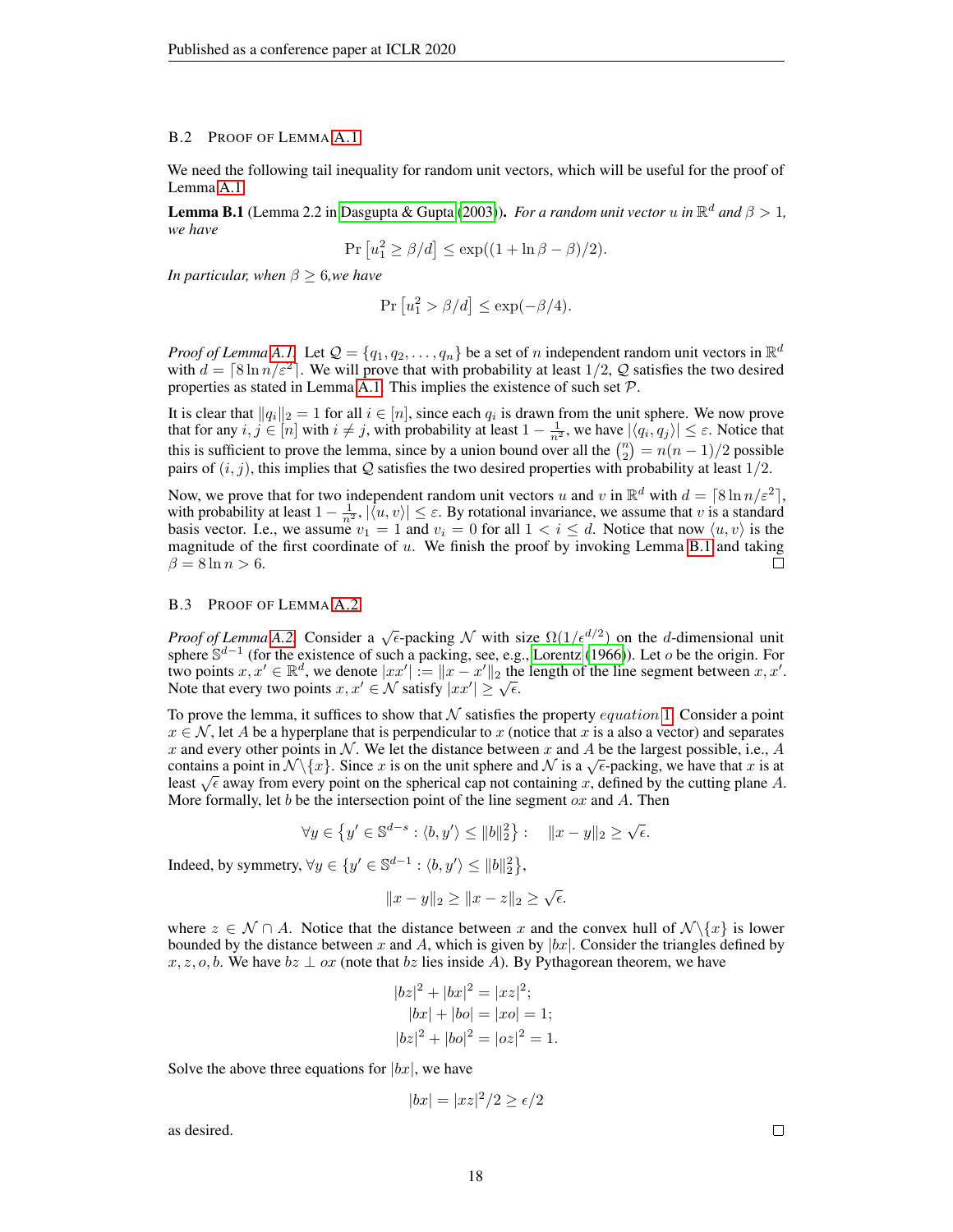# C EXACT LINEAR  $Q^*$  + GAP IN GENERATIVE MODEL

In this section we present and prove the following theorem.

<span id="page-18-0"></span>Theorem C.1. *Under Assumption [3.1,](#page-5-2) Assumption [4.2](#page-6-3) and Generative Model query model, the*  $a$ gent can find the optimal  $\pi^*$  with  $\operatorname{poly}\left(d,H,\frac{1}{\rho},\log\left(\frac{1}{\delta}\right)\right)$  queries with probability  $1-\delta$  for a given *failure probability*  $\delta > 0$ *,* 

*Proof of Theorem [C.1.](#page-18-0)* We first describe the algorithm. For each level, the agent first construct a barycentric spanner  $\Lambda_h \triangleq \{ \phi(s_h^1, a_h^1), \dots \phi(s_h^d, a_h^d) \} \subset \Phi_h \triangleq \{ \phi(s, a) \}_{s \in S_h, a \in \mathcal{A}}$  [\(Awerbuch](#page-9-6) [& Kleinberg, 2008\)](#page-9-6). We have the property that any  $\phi(s, a)$  with  $s_h \in S_h, a \in A$ , we have  $c^1_{s,a}, \ldots, c^d_{s,a} \in [-1,1]$  such that  $\phi(s,a) = \sum_{i=1}^d c^i_{s,a} \phi(s^i_h, a^i_h)$ .

The algorithm learns the optimal policy from  $h = H - 1, \ldots, 0$ . At any level h, we assume the agent has learned the optimal policy  $\pi^*_{h'}$  at level  $h' = h + 1, \dots, H - 1$ .

Now we present a procedure to show how to learn the optimal policy at level  $h$ . At level  $h$ , the agent queries every vector  $\phi(s_h^i, a_h^i)$  in  $\Lambda_h$  for  $\text{poly}(d, \frac{1}{\rho}, \log(\frac{H}{\delta}))$  times and uses  $\pi_{h+1}^*, \ldots, \pi_H^*$ as the roll-out to get the on-the-go reward. Note by the definition of  $\pi^*$  and  $Q^*$ , the on-the-go reward is an unbiased sample of  $Q^*(s_h^i, a_h^i)$ . We denote  $\widehat{Q}(s_h^i, a_h^i)$  the average of these on-the-go rewards. By Hoeffding inequality, it is easy to show with probability  $1 - \frac{\delta}{H}$ , for all  $i = 1, \ldots, d$ ,  $\left|\hat{Q}(s_h^i, a_h^i) - Q^*(s_h^i, a_h^i)\right| \le \text{poly}\left(\frac{1}{d}, \rho\right)$ . Now we define our estimated  $Q^*$  at level h as follow: for any  $(s, a) \in S_h \times A$ ,  $\widehat{Q}(s, a) = \sum_{i=1}^d c_{s,a}^i \widehat{Q}(s_h^i, a_h^i)$ . By the boundedness property of  $c_{s,a}$ , we know for any  $(s, a) \in S_h \times A$ ,  $\widehat{Q}(s, a) - Q^*(s, a) < \frac{\rho}{2}$  $\frac{\rho}{2}$ . Note this implies the policy induced by Q is the same as  $\pi^*$ . Therefore by induction we finish the proof.

## $\Box$

# D LINEAR  $Q^{\pi}$  for all  $\pi$  in Generative Model

In this section we present and prove the following theorem.

<span id="page-18-1"></span>**Theorem D.1.** *Under Assumption* [4.2](#page-6-3) *with*  $\delta = 0$ *, in the Generative Model query model, there is* an algorithm that finds an  $\epsilon$ -optimal policy  $\hat{\pi}$  using  $\text{poly}\left(d,H,\frac{1}{\epsilon}\right)$  trajectories with probability 0.99.

*Proof of Theorem [D.1.](#page-18-1)* The algorithm is the same as the one in Theorem [C.1](#page-18-0) We only need to change the analysis. Suppose we are learning at level h and we have learned policies  $\pi_{h+1}, \ldots, \pi_{H-1}$  for level  $h + 1, h + 2, \ldots, H - 1$ , respectively. Because we use the roll-out policy  $\pi_{h+1} \circ \cdots \circ \pi_{H-1}$ , by Assumption [4.2](#page-6-3) and the property of barycentric spanner, using the same argument in the proof of Theorem [C.1,](#page-18-0) we know with probability  $1 - 0.01/\hat{H}$ , we can learn a policy  $\pi_h$  with poly  $(\hat{d}, H, \frac{1}{\epsilon})$ samples such that for any  $s \in S_h$ , we know  $\pi_h$  is only sub-optimal by  $\frac{\epsilon}{H}$  from the  $\tilde{\pi}_h$  where  $\tilde{\pi}_h$  is the optimal policy at level h such that  $\pi_{h+1} \circ \cdots \circ \pi_{H-1}$  is the fixed roll-out policy.

Now we can bound the sub-optimality of  $\hat{\pi} \triangleq \pi_0 \circ \cdots \circ \pi_{H-1}$ :

$$
V^{\pi_0 \circ \pi_1 \circ \cdots \circ \pi_{H-1}}(s_1) - V^{\pi_0^* \circ \pi_1^* \circ \cdots \circ \pi_{H-1}^*}(s_1)
$$
  
= 
$$
V^{\pi_0 \circ \pi_1 \circ \cdots \circ \pi_{H-1}}(s_1) - V^{\tilde{\pi}_0 \circ \pi_1 \circ \cdots \circ \pi_{H-1}}(s_1)
$$
  
+ 
$$
V^{\tilde{\pi}_0 \circ \pi_1 \circ \cdots \circ \pi_{H-1}}(s_1) - V^{\pi_0^* \circ \pi_1 \circ \cdots \circ \pi_{H-1}}(s_1)
$$
  
+ 
$$
V^{\pi_0^* \circ \pi_1 \circ \cdots \circ \pi_{H-1}}(s_1) - V^{\pi_0^* \circ \pi_1^* \circ \cdots \circ \pi_{H-1}^*}(s_1).
$$

The first term is at least  $-\frac{\epsilon}{H}$  by our estimation bound, The second term is positive by definition of  $\tilde{\pi}_0$ . We can just recursively apply this argument to obtain

$$
V^{\pi_0 \circ \pi_1 \circ \cdots \circ \pi_{H-1}}(s_1) - V^{\pi_0^* \circ \pi_1^* \circ \cdots \circ \pi_{H-1}^*}(s_1)
$$
  
\n
$$
\geq V^{\pi_0^* \circ \pi_1 \circ \cdots \circ \pi_{H-1}}(s_1) - V^{\pi_0^* \circ \pi_1^* \circ \cdots \circ \pi_{H-1}^*}(s_1) - \frac{\epsilon}{H}.
$$
  
\n
$$
\geq V^{\pi_0^* \circ \pi_1^* \circ \cdots \circ \pi_{H-1}}(s_1) - V^{\pi_0^* \circ \pi_1^* \circ \cdots \circ \pi_{H-1}^*}(s_1) - \frac{2\epsilon}{H}.
$$